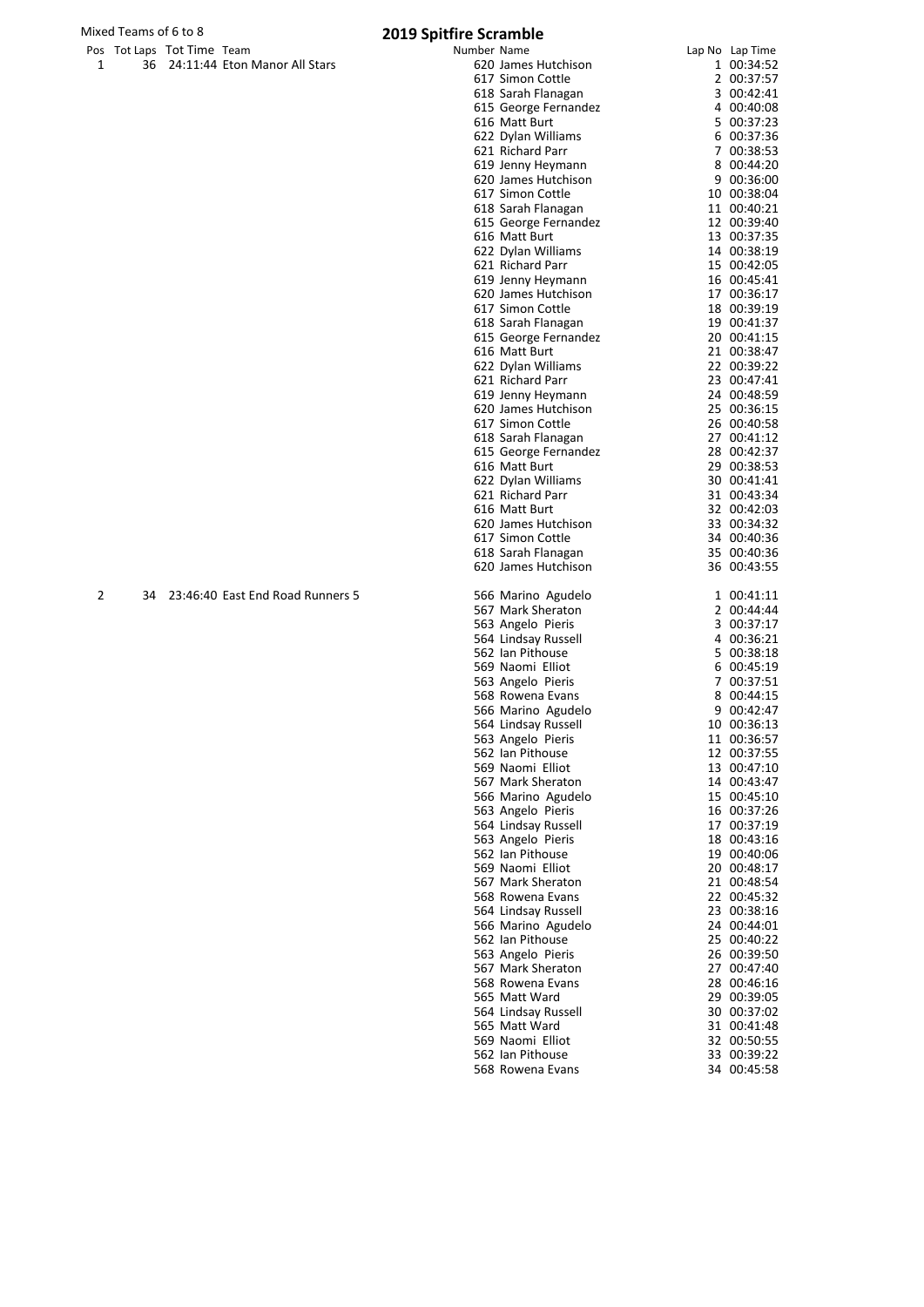|     | ros roccaps rocinne reann |                                 |
|-----|---------------------------|---------------------------------|
| - 3 |                           | 33 24:14:19 Blood Sweat & Beers |

|   |    | Pos Tot Laps Tot Time Team |                                           | Number Name |                       | Lap No Lap Time |
|---|----|----------------------------|-------------------------------------------|-------------|-----------------------|-----------------|
| 3 | 33 |                            | 24:14:19 Blood Sweat & Beers              |             | 466 Steve Bennett     | 1 00:41:09      |
|   |    |                            |                                           |             | 469 Martin Reynolds   | 2 00:37:50      |
|   |    |                            |                                           |             | 468 Oren Paynton      | 3 00:44:04      |
|   |    |                            |                                           |             | 470 Mark Thompson     | 4 00:44:47      |
|   |    |                            |                                           |             | 467 Joe Gross         | 5 00:39:30      |
|   |    |                            |                                           |             | 465 Gareth Allen      | 6 00:36:58      |
|   |    |                            |                                           |             | 464 Gemma Allen       | 7 00:48:02      |
|   |    |                            |                                           |             | 471 Jan Thompson      | 8 00:57:12      |
|   |    |                            |                                           |             | 466 Steve Bennett     | 9 00:43:03      |
|   |    |                            |                                           |             | 469 Martin Reynolds   | 10 00:38:42     |
|   |    |                            |                                           |             | 468 Oren Paynton      | 11 00:42:49     |
|   |    |                            |                                           |             | 470 Mark Thompson     | 12 00:44:41     |
|   |    |                            |                                           |             | 467 Joe Gross         | 13 00:40:10     |
|   |    |                            |                                           |             | 465 Gareth Allen      | 14 00:36:21     |
|   |    |                            |                                           |             | 464 Gemma Allen       | 15 00:49:26     |
|   |    |                            |                                           |             | 466 Steve Bennett     | 16 00:44:56     |
|   |    |                            |                                           |             | 469 Martin Reynolds   | 17 00:39:14     |
|   |    |                            |                                           |             | 468 Oren Paynton      | 18 00:45:11     |
|   |    |                            |                                           |             | 470 Mark Thompson     | 19 00:46:20     |
|   |    |                            |                                           |             | 467 Joe Gross         | 20 00:43:27     |
|   |    |                            |                                           |             | 465 Gareth Allen      | 21 00:39:17     |
|   |    |                            |                                           |             | 464 Gemma Allen       | 22 00:52:00     |
|   |    |                            |                                           |             | 471 Jan Thompson      | 23 00:59:01     |
|   |    |                            |                                           |             | 466 Steve Bennett     | 24 00:45:13     |
|   |    |                            |                                           |             | 469 Martin Reynolds   | 25 00:39:59     |
|   |    |                            |                                           |             | 468 Oren Paynton      | 26 00:46:04     |
|   |    |                            |                                           |             | 470 Mark Thompson     | 27 00:45:41     |
|   |    |                            |                                           |             | 465 Gareth Allen      | 28 00:35:37     |
|   |    |                            |                                           |             | 467 Joe Gross         | 29 00:45:21     |
|   |    |                            |                                           |             | 466 Steve Bennett     | 30 00:44:50     |
|   |    |                            |                                           |             | 469 Martin Reynolds   | 31 00:39:48     |
|   |    |                            |                                           |             | 470 Mark Thompson     | 32 00:47:45     |
|   |    |                            |                                           |             | 468 Oren Paynton      | 33 00:49:51     |
| 4 |    |                            | 32 23:37:15 London Marathon Events Team 1 |             | 781 Ceci Watts        | 1 00:43:23      |
|   |    |                            |                                           |             | 780 Daniel Watts      | 2 00:33:16      |
|   |    |                            |                                           |             | 777 Alastair Hadfield | 3 00:35:41      |
|   |    |                            |                                           |             | 778 Alison Hamlett    | 4 00:41:59      |
|   |    |                            |                                           |             | 779 Jason Ochoa       | 5 00:43:29      |
|   |    |                            |                                           |             | 774 Joe Carter        | 6 00:42:04      |
|   |    |                            |                                           |             | 775 Jon Cullen        | 7 00:40:37      |
|   |    |                            |                                           |             | 780 Daniel Watts      | 8 00:36:07      |
|   |    |                            |                                           |             | 781 Ceci Watts        | 9 00:45:01      |
|   |    |                            |                                           |             | 777 Alastair Hadfield | 10 00:36:09     |
|   |    |                            |                                           |             | 778 Alison Hamlett    | 11 00:41:35     |
|   |    |                            |                                           |             | 779 Jason Ochoa       | 12 00:43:06     |
|   |    |                            |                                           |             | 774 Joe Carter        | 13 00:42:12     |
|   |    |                            |                                           |             | 775 Jon Cullen        | 14 00:43:04     |
|   |    |                            |                                           |             | 780 Daniel Watts      | 15 00:38:40     |
|   |    |                            |                                           |             | 777 Alastair Hadfield | 16 00:37:39     |
|   |    |                            |                                           |             | 778 Alison Hamlett    | 17 00:43:34     |
|   |    |                            |                                           |             | 779 Jason Ochoa       | 18 01:12:52     |
|   |    |                            |                                           |             | 774 Joe Carter        | 19 00:48:52     |
|   |    |                            |                                           |             | 775 Jon Cullen        | 20 00:46:29     |
|   |    |                            |                                           |             | 780 Daniel Watts      | 21 00:40:20     |
|   |    |                            |                                           |             | 777 Alastair Hadfield | 22 00:39:29     |
|   |    |                            |                                           |             | 778 Alison Hamlett    | 23 00:48:39     |
|   |    |                            |                                           |             | 774 Joe Carter        | 24 01:07:23     |
|   |    |                            |                                           |             | 775 Jon Cullen        | 25 00:57:59     |
|   |    |                            |                                           |             | 780 Daniel Watts      |                 |
|   |    |                            |                                           |             | 777 Alastair Hadfield | 26 00:43:02     |
|   |    |                            |                                           |             |                       | 27 00:41:01     |
|   |    |                            |                                           |             | 778 Alison Hamlett    | 28 00:46:44     |
|   |    |                            |                                           |             | 774 Joe Carter        | 29 00:47:20     |
|   |    |                            |                                           |             | 780 Daniel Watts      | 30 00:43:47     |
|   |    |                            |                                           |             | 777 Alastair Hadfield | 31 00:38:53     |
|   |    |                            |                                           |             | 778 Alison Hamlett    | 32 00:46:49     |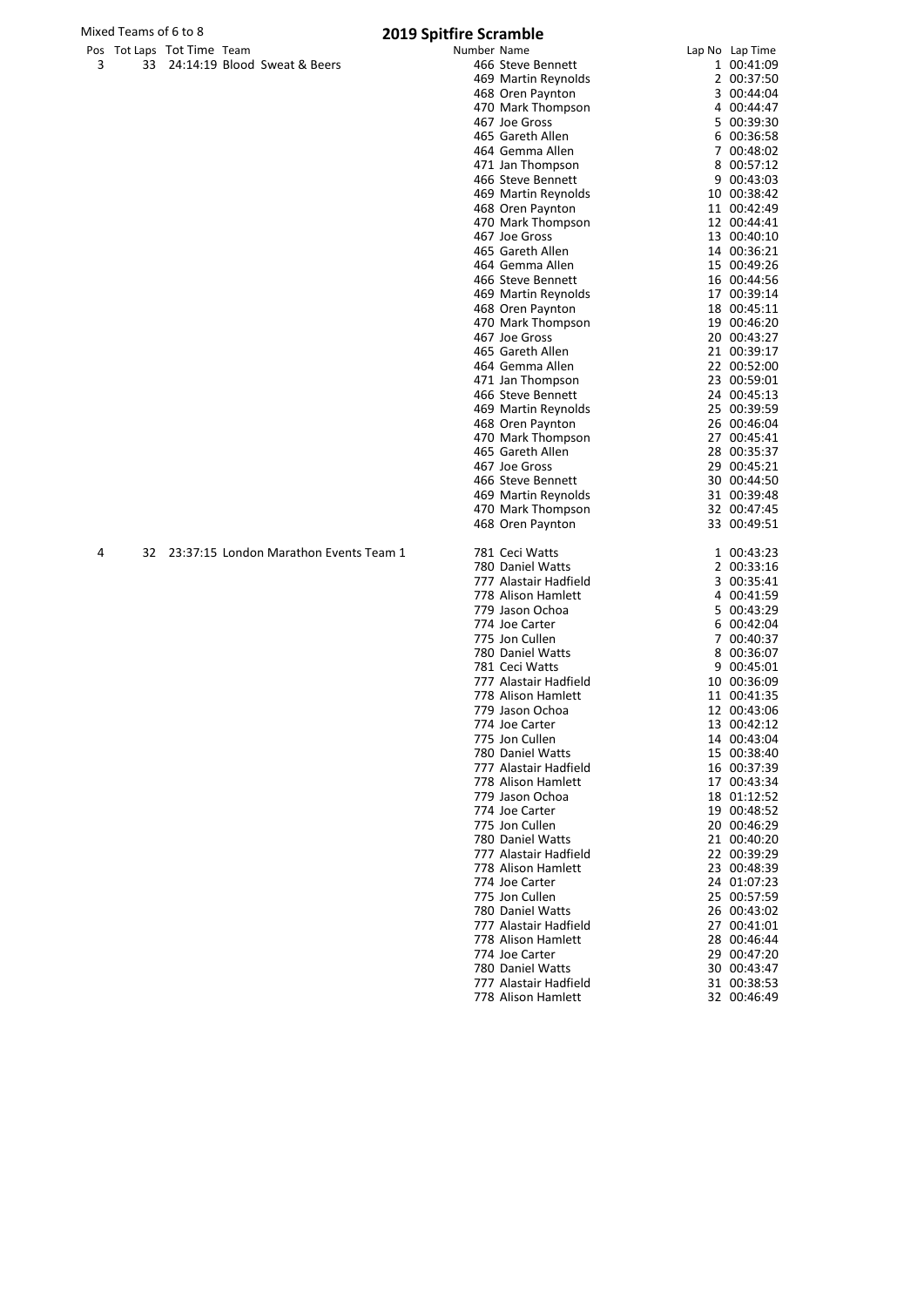# Mixed Teams of 6 to 8<br> **2019 Spitfire Scramble**<br> **Pos** Tot Lans Tot Time Team

|    | Pos fot Laps fot fime feam |                            |
|----|----------------------------|----------------------------|
| -5 |                            | 32 24:00:47 A Running Joke |

|   | os Tot Laps Tot Time Team |                                   | Number Name |                      | Lap No Lap Time |
|---|---------------------------|-----------------------------------|-------------|----------------------|-----------------|
| 5 |                           | 32 24:00:47 A Running Joke        |             | 414 Kerry Ardley     | 1 00:41:10      |
|   |                           |                                   |             | 416 David Olima      | 2 00:40:03      |
|   |                           |                                   |             | 421 Stephen Shaw     | 3 00:42:21      |
|   |                           |                                   |             | 418 Vadims Sumenkovs | 4 00:41:56      |
|   |                           |                                   |             | 419 Patrick Ashton   | 5 00:40:33      |
|   |                           |                                   |             |                      |                 |
|   |                           |                                   |             | 420 Sophie Routledge | 6 00:44:56      |
|   |                           |                                   |             | 417 Rob Davies       | 7 00:49:53      |
|   |                           |                                   |             | 414 Kerry Ardley     | 8 00:43:41      |
|   |                           |                                   |             | 416 David Olima      | 9 00:41:03      |
|   |                           |                                   |             | 421 Stephen Shaw     | 10 00:42:09     |
|   |                           |                                   |             | 418 Vadims Sumenkovs | 11 00:42:12     |
|   |                           |                                   |             | 419 Patrick Ashton   | 12 00:39:20     |
|   |                           |                                   |             | 420 Sophie Routledge | 13 00:44:59     |
|   |                           |                                   |             | 417 Rob Davies       | 14 00:45:04     |
|   |                           |                                   |             |                      |                 |
|   |                           |                                   |             | 414 Kerry Ardley     | 15 00:44:52     |
|   |                           |                                   |             | 416 David Olima      | 16 00:40:23     |
|   |                           |                                   |             | 421 Stephen Shaw     | 17 00:44:52     |
|   |                           |                                   |             | 418 Vadims Sumenkovs | 18 00:46:13     |
|   |                           |                                   |             | 419 Patrick Ashton   | 19 00:45:12     |
|   |                           |                                   |             | 420 Sophie Routledge | 20 00:49:02     |
|   |                           |                                   |             | 414 Kerry Ardley     | 21 00:48:00     |
|   |                           |                                   |             | 416 David Olima      | 22 00:48:12     |
|   |                           |                                   |             |                      |                 |
|   |                           |                                   |             | 421 Stephen Shaw     | 23 00:45:45     |
|   |                           |                                   |             | 418 Vadims Sumenkovs | 24 00:52:43     |
|   |                           |                                   |             | 419 Patrick Ashton   | 25 00:45:19     |
|   |                           |                                   |             | 420 Sophie Routledge | 26 00:55:58     |
|   |                           |                                   |             | 417 Rob Davies       | 27 00:48:20     |
|   |                           |                                   |             | 416 David Olima      | 28 00:42:41     |
|   |                           |                                   |             | 415 Russell Morris   | 29 00:48:07     |
|   |                           |                                   |             | 421 Stephen Shaw     | 30 00:44:46     |
|   |                           |                                   |             | 418 Vadims Sumenkovs | 31 00:44:58     |
|   |                           |                                   |             |                      |                 |
|   |                           |                                   |             | 419 Patrick Ashton   | 32 00:46:04     |
|   |                           |                                   |             |                      |                 |
| 6 |                           | 32 24:27:58 Billericay Striders A |             | 454 Anthony Moore    | 1 00:37:30      |
|   |                           |                                   |             | 449 Dan Buckley      | 2 00:38:44      |
|   |                           |                                   |             | 455 Colin White      | 3 00:43:28      |
|   |                           |                                   |             | 451 Grant England    | 4 00:43:39      |
|   |                           |                                   |             | 450 Dave Butler      | 5 00:39:08      |
|   |                           |                                   |             | 453 Sarah Lengthorn  | 6 00:45:42      |
|   |                           |                                   |             | 452 Rob Hempstead    | 7 00:45:04      |
|   |                           |                                   |             | 448 Shona Browning   | 8 00:49:41      |
|   |                           |                                   |             | 454 Anthony Moore    | 9 00:38:17      |
|   |                           |                                   |             |                      |                 |
|   |                           |                                   |             | 449 Dan Buckley      | 10 00:39:45     |
|   |                           |                                   |             | 455 Colin White      | 11 00:45:03     |
|   |                           |                                   |             | 451 Grant England    | 12 00:43:10     |
|   |                           |                                   |             | 450 Dave Butler      | 13 00:41:03     |
|   |                           |                                   |             | 453 Sarah Lengthorn  | 14 00:47:12     |
|   |                           |                                   |             | 452 Rob Hempstead    | 15 00:49:46     |
|   |                           |                                   |             | 448 Shona Browning   | 16 00:54:41     |
|   |                           |                                   |             | 454 Anthony Moore    | 17 00:41:05     |
|   |                           |                                   |             |                      |                 |
|   |                           |                                   |             | 449 Dan Buckley      | 18 00:41:19     |
|   |                           |                                   |             | 455 Colin White      | 19 00:49:51     |
|   |                           |                                   |             | 451 Grant England    | 20 00:45:44     |
|   |                           |                                   |             | 450 Dave Butler      | 21 00:46:11     |
|   |                           |                                   |             | 452 Rob Hempstead    | 22 00:55:32     |
|   |                           |                                   |             | 448 Shona Browning   | 23 01:04:01     |
|   |                           |                                   |             | 454 Anthony Moore    | 24 00:41:35     |
|   |                           |                                   |             | 449 Dan Buckley      | 25 00:46:17     |
|   |                           |                                   |             | 455 Colin White      |                 |
|   |                           |                                   |             |                      | 26 00:51:16     |
|   |                           |                                   |             | 451 Grant England    | 27 00:48:33     |
|   |                           |                                   |             | 450 Dave Butler      | 28 00:42:56     |
|   |                           |                                   |             | 453 Sarah Lengthorn  | 29 00:49:41     |
|   |                           |                                   |             | 448 Shona Browning   | 30 00:56:54     |
|   |                           |                                   |             | 454 Anthony Moore    | 31 00:40:34     |

Dave Butler 32 00:44:36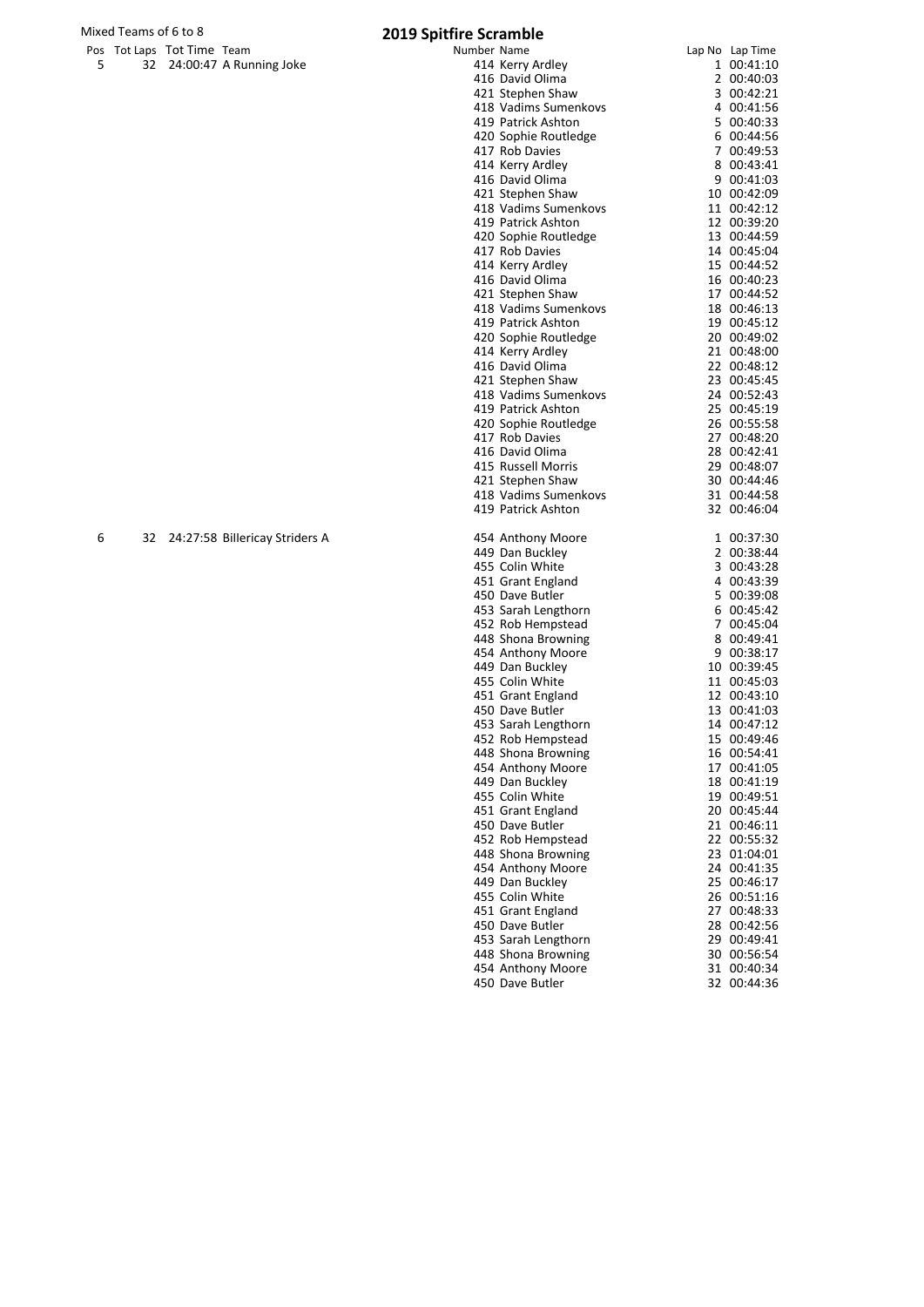|   | Pos Tot Laps Tot Time Team |                                  | Number Name |                    | Lap No Lap Time |
|---|----------------------------|----------------------------------|-------------|--------------------|-----------------|
| 7 |                            | 31 24:09:44 Chocks away chaps    |             | 501 Gary Binder    | 1 00:44:09      |
|   |                            |                                  |             | 505 Brian Fry      | 2 00:42:11      |
|   |                            |                                  |             | 506 Melisa Gilmour | 3 00:53:02      |
|   |                            |                                  |             | 504 Gary Flint     | 4 00:41:19      |
|   |                            |                                  |             | 502 Greg Dadson    | 5 00:45:00      |
|   |                            |                                  |             | 508 Kate Pettit    | 6 00:50:30      |
|   |                            |                                  |             | 507 Nick Moore     | 7 00:41:06      |
|   |                            |                                  |             | 503 George Dixon   | 8 00:38:14      |
|   |                            |                                  |             | 501 Gary Binder    | 9 00:45:36      |
|   |                            |                                  |             | 505 Brian Fry      | 10 00:42:41     |
|   |                            |                                  |             | 506 Melisa Gilmour | 11 00:52:48     |
|   |                            |                                  |             | 504 Gary Flint     | 12 00:41:53     |
|   |                            |                                  |             | 502 Greg Dadson    | 13 00:45:37     |
|   |                            |                                  |             | 508 Kate Pettit    | 14 00:53:32     |
|   |                            |                                  |             | 507 Nick Moore     | 15 00:45:54     |
|   |                            |                                  |             | 503 George Dixon   | 16 00:37:05     |
|   |                            |                                  |             | 501 Gary Binder    | 17 00:46:02     |
|   |                            |                                  |             | 506 Melisa Gilmour | 18 00:57:16     |
|   |                            |                                  |             | 504 Gary Flint     | 19 00:48:16     |
|   |                            |                                  |             | 502 Greg Dadson    | 20 00:55:28     |
|   |                            |                                  |             | 508 Kate Pettit    | 21 00:54:33     |
|   |                            |                                  |             | 507 Nick Moore     | 22 00:47:44     |
|   |                            |                                  |             | 503 George Dixon   | 23 00:39:14     |
|   |                            |                                  |             | 505 Brian Fry      | 24 00:47:29     |
|   |                            |                                  |             | 501 Gary Binder    | 25 00:46:21     |
|   |                            |                                  |             | 504 Gary Flint     | 26 00:42:58     |
|   |                            |                                  |             | 502 Greg Dadson    | 27 00:53:32     |
|   |                            |                                  |             | 508 Kate Pettit    | 28 00:54:36     |
|   |                            |                                  |             | 507 Nick Moore     | 29 00:51:28     |
|   |                            |                                  |             | 503 George Dixon   | 30 00:36:31     |
|   |                            |                                  |             | 505 Brian Fry      | 31 00:47:39     |
| 8 |                            | 31 24:37:58 Harold Wood Harriers |             | 691 Josh Jenner    | 1 00:37:47      |
|   |                            |                                  |             | 686 Paul Depree    | 2 00:42:59      |
|   |                            |                                  |             | 692 Ruth Quince    | 3 00:49:13      |
|   |                            |                                  |             | 687 Rosie Hatch    | 4 00:46:27      |
|   |                            |                                  |             | 685 Adam Bartlett  | 5 00:38:15      |
|   |                            |                                  |             | 688 Martin Hawker  | 6 00:47:28      |
|   |                            |                                  |             | 689 Louise Hawker  | 7 01:01:41      |
|   |                            |                                  |             | 690 Helen Jenner   | 8 00:53:28      |
|   |                            |                                  |             | 691 Josh Jenner    | 9 00:37:50      |
|   |                            |                                  |             | 686 Paul Depree    | 10 00:44:23     |
|   |                            |                                  |             | 692 Ruth Quince    | 11 00:49:04     |
|   |                            |                                  |             | 687 Rosie Hatch    | 12 00:46:45     |
|   |                            |                                  |             | 685 Adam Bartlett  | 13 00:38:23     |
|   |                            |                                  |             | 688 Martin Hawker  | 14 00:50:21     |
|   |                            |                                  |             | 689 Louise Hawker  | 15 00:55:38     |
|   |                            |                                  |             | 690 Helen Jenner   | 16 00:56:10     |
|   |                            |                                  |             | 691 Josh Jenner    | 17 00:37:15     |
|   |                            |                                  |             | 686 Paul Depree    | 18 00:48:52     |
|   |                            |                                  |             | 692 Ruth Quince    | 19 00:52:55     |
|   |                            |                                  |             | 687 Rosie Hatch    | 20 00:51:29     |
|   |                            |                                  |             | 685 Adam Bartlett  | 21 00:38:22     |
|   |                            |                                  |             | 688 Martin Hawker  | 22 00:50:05     |
|   |                            |                                  |             | 689 Louise Hawker  | 23 00:53:56     |
|   |                            |                                  |             | 690 Helen Jenner   | 24 00:55:08     |
|   |                            |                                  |             | 691 Josh Jenner    | 25 00:39:57     |
|   |                            |                                  |             | 686 Paul Depree    | 26 00:46:38     |
|   |                            |                                  |             | 692 Ruth Quince    | 27 00:54:28     |
|   |                            |                                  |             | 687 Rosie Hatch    | 28 00:47:36     |
|   |                            |                                  |             | 685 Adam Bartlett  | 29 00:38:02     |
|   |                            |                                  |             | 688 Martin Hawker  | 30 00:49:06     |
|   |                            |                                  |             | 690 Helen Jenner   | 31 00:58:17     |
|   |                            |                                  |             |                    |                 |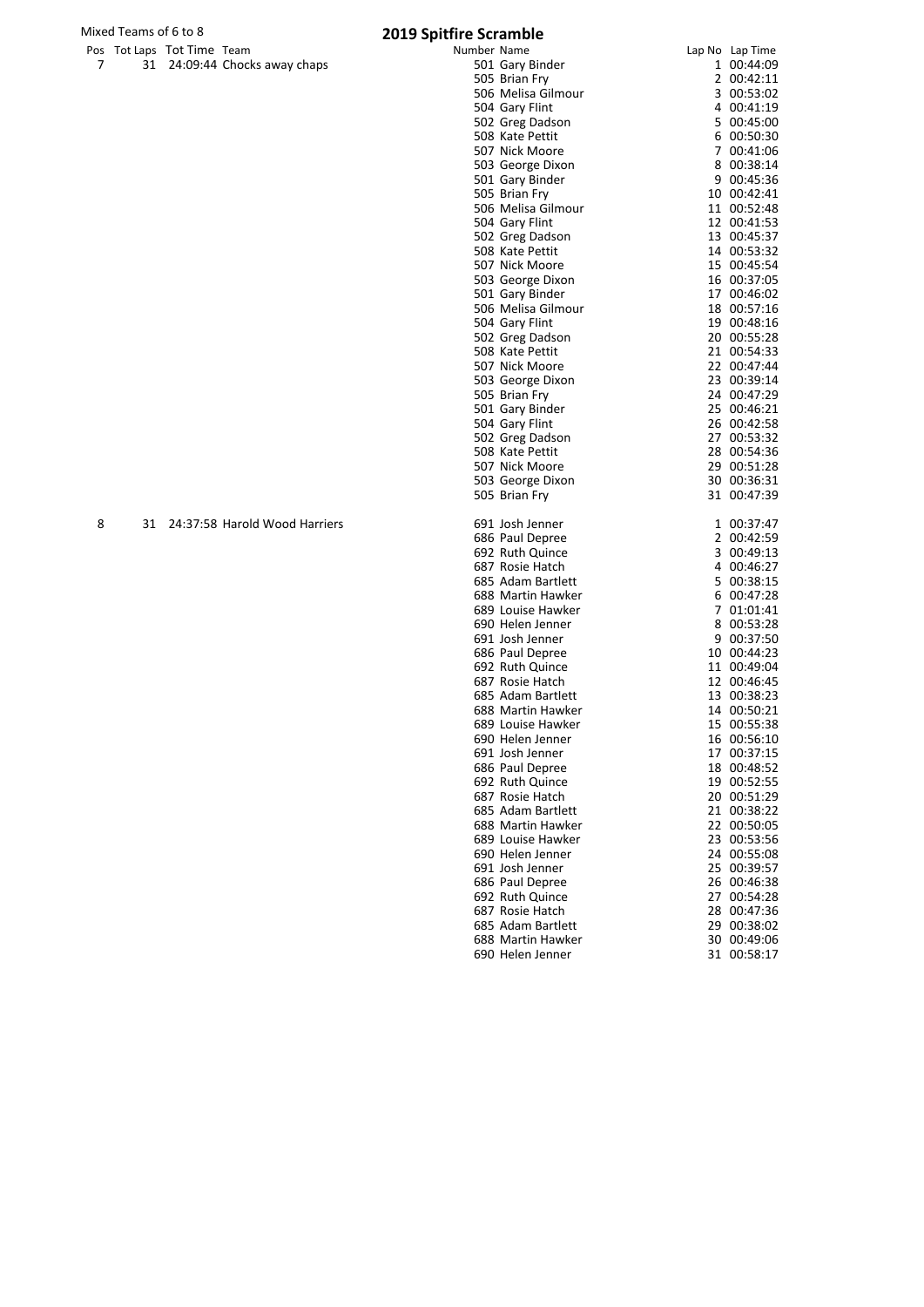|     | ros roccups rocinne reann |                                |
|-----|---------------------------|--------------------------------|
| - 9 |                           | 30 24:26:22 Grange Farm Goonie |

|    |    | Pos Tot Laps Tot Time Team |                                 | Number Name |                       | Lap No Lap Time |
|----|----|----------------------------|---------------------------------|-------------|-----------------------|-----------------|
| 9  |    |                            | 30 24:26:22 Grange Farm Goonies |             | 665 Alan Fullerton    | 1 00:44:28      |
|    |    |                            |                                 |             | 663 Jason Bepey       | 2 00:43:48      |
|    |    |                            |                                 |             | 667 Karen Pickering   | 3 00:45:55      |
|    |    |                            |                                 |             | 668 Lee Prowse        | 4 00:44:09      |
|    |    |                            |                                 |             | 664 Simon Burfitt     | 5 00:48:53      |
|    |    |                            |                                 |             | 662 Debbie Stares     | 6 00:49:54      |
|    |    |                            |                                 |             | 669 Jenny Suckling    | 7 00:52:37      |
|    |    |                            |                                 |             | 666 Glenda Jackson    | 8 00:59:30      |
|    |    |                            |                                 |             | 665 Alan Fullerton    | 9 00:46:08      |
|    |    |                            |                                 |             | 663 Jason Bepey       | 10 00:42:17     |
|    |    |                            |                                 |             | 667 Karen Pickering   | 11 00:43:59     |
|    |    |                            |                                 |             | 668 Lee Prowse        | 12 00:43:02     |
|    |    |                            |                                 |             | 664 Simon Burfitt     | 13 00:50:29     |
|    |    |                            |                                 |             | 662 Debbie Stares     | 14 00:51:32     |
|    |    |                            |                                 |             | 669 Jenny Suckling    | 15 00:52:26     |
|    |    |                            |                                 |             | 666 Glenda Jackson    | 16 01:00:54     |
|    |    |                            |                                 |             | 665 Alan Fullerton    | 17 00:50:59     |
|    |    |                            |                                 |             | 663 Jason Bepey       | 18 00:44:09     |
|    |    |                            |                                 |             | 667 Karen Pickering   | 19 00:46:45     |
|    |    |                            |                                 |             | 668 Lee Prowse        | 20 00:45:16     |
|    |    |                            |                                 |             | 664 Simon Burfitt     | 21 00:51:46     |
|    |    |                            |                                 |             | 662 Debbie Stares     | 22 00:52:41     |
|    |    |                            |                                 |             | 669 Jenny Suckling    | 23 00:50:59     |
|    |    |                            |                                 |             | 666 Glenda Jackson    | 24 01:01:08     |
|    |    |                            |                                 |             | 665 Alan Fullerton    | 25 00:45:20     |
|    |    |                            |                                 |             | 663 Jason Bepey       | 26 00:42:45     |
|    |    |                            |                                 |             | 667 Karen Pickering   | 27 00:45:14     |
|    |    |                            |                                 |             | 668 Lee Prowse        | 28 00:45:14     |
|    |    |                            |                                 |             | 664 Simon Burfitt     | 29 00:51:09     |
|    |    |                            |                                 |             | 662 Debbie Stares     | 30 00:52:56     |
| 10 | 30 |                            | 24:33:40 Stirling Effort        |             | 872 Gerard Geurts     | 1 00:44:25      |
|    |    |                            |                                 |             | 878 Hannah McIlvenna  | 2 00:44:19      |
|    |    |                            |                                 |             | 873 Kerry Harrington  | 3 00:45:59      |
|    |    |                            |                                 |             | 877 Abigail Rayner    | 4 00:56:56      |
|    |    |                            |                                 |             | 874 Pru Hayhow        | 5 00:46:49      |
|    |    |                            |                                 |             | 875 Colin Jackson     | 6 00:49:07      |
|    |    |                            |                                 |             | 871 Henrietta Butcher | 7 00:52:47      |
|    |    |                            |                                 |             | 876 Hayley Morley     | 8 00:50:55      |
|    |    |                            |                                 |             | 872 Gerard Geurts     | 9 00:45:17      |
|    |    |                            |                                 |             | 878 Hannah McIlvenna  | 10 00:44:21     |
|    |    |                            |                                 |             | 873 Kerry Harrington  | 11 00:45:19     |
|    |    |                            |                                 |             | 877 Abigail Rayner    | 12 00:46:27     |
|    |    |                            |                                 |             | 874 Pru Hayhow        | 13 00:47:27     |
|    |    |                            |                                 |             | 871 Henrietta Butcher | 14 00:52:07     |
|    |    |                            |                                 |             | 876 Hayley Morley     | 15 00:54:45     |
|    |    |                            |                                 |             | 872 Gerard Geurts     | 16 00:45:47     |
|    |    |                            |                                 |             | 878 Hannah McIlvenna  | 17 00:46:15     |
|    |    |                            |                                 |             | 873 Kerry Harrington  | 18 00:47:58     |
|    |    |                            |                                 |             | 877 Abigail Rayner    | 19 00:51:09     |
|    |    |                            |                                 |             | 874 Pru Hayhow        | 20 00:51:59     |
|    |    |                            |                                 |             | 871 Henrietta Butcher | 21 00:52:06     |
|    |    |                            |                                 |             | 876 Hayley Morley     | 22 00:52:33     |
|    |    |                            |                                 |             | 875 Colin Jackson     | 23 00:49:43     |
|    |    |                            |                                 |             | 872 Gerard Geurts     | 24 00:45:50     |
|    |    |                            |                                 |             | 878 Hannah McIlvenna  | 25 00:45:41     |
|    |    |                            |                                 |             | 877 Abigail Rayner    | 26 00:50:47     |
|    |    |                            |                                 |             | 874 Pru Hayhow        | 27 00:50:27     |
|    |    |                            |                                 |             | 871 Henrietta Butcher | 28 00:52:09     |
|    |    |                            |                                 |             | 876 Hayley Morley     | 29 00:54:06     |
|    |    |                            |                                 |             | 875 Colin Jackson     | 30 00:50:10     |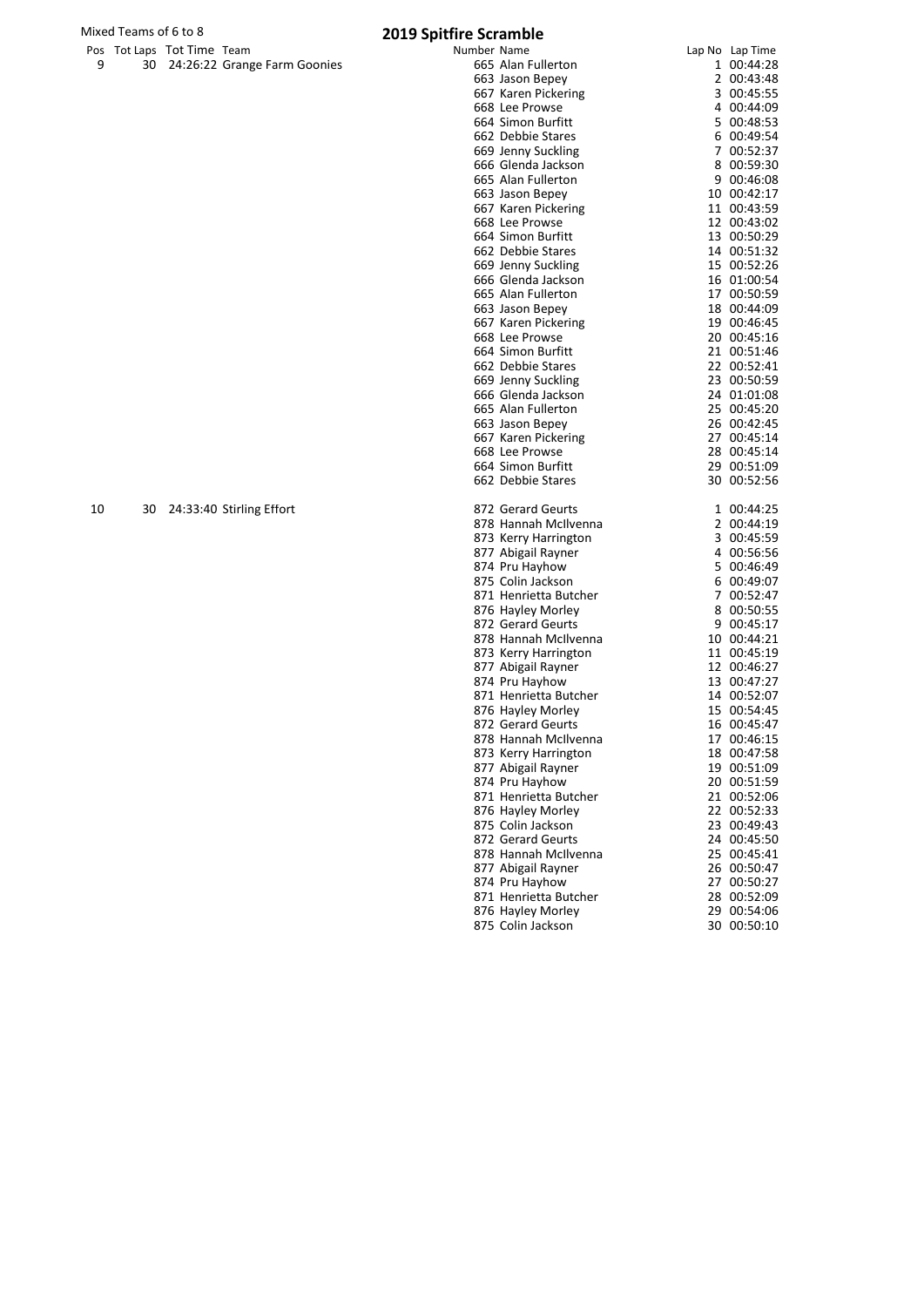|    | Mixed Teams of 6 to 8 |                            |                        | <b>2019 Spitfire Scramble</b> |
|----|-----------------------|----------------------------|------------------------|-------------------------------|
|    |                       | Pos Tot Laps Tot Time Team |                        | Number Name                   |
| 11 |                       |                            | 29 24:01:35 HRR Mix 81 | 741 Sam Wo                    |

|    |    | Pos Tot Laps Tot Time Team |                          | Number Name |                                | Lap No Lap Time |
|----|----|----------------------------|--------------------------|-------------|--------------------------------|-----------------|
| 11 | 29 |                            | 24:01:35 HRR Mix 81      |             | 741 Sam Wolton                 | 1 00:43:52      |
|    |    |                            |                          |             | 742 Treena Carder              | 2 00:50:20      |
|    |    |                            |                          |             | 738 Jo Roulson                 | 3 00:52:01      |
|    |    |                            |                          |             | 736 Andy Carter                | 4 00:47:01      |
|    |    |                            |                          |             | 744 Adam Buckle                | 5 00:56:46      |
|    |    |                            |                          |             | 742 Treena Carder              | 6 01:00:21      |
|    |    |                            |                          |             | 739 Juan Jose de Gea Fernandez | 7 00:42:10      |
|    |    |                            |                          |             | 737 Anthony Denton             | 8 00:52:29      |
|    |    |                            |                          |             | 259 Bob Langley                | 9 00:41:53      |
|    |    |                            |                          |             | 742 Treena Carder              | 10 00:53:22     |
|    |    |                            |                          |             | 741 Sam Wolton                 | 11 00:44:05     |
|    |    |                            |                          |             | 738 Jo Roulson                 | 12 00:50:09     |
|    |    |                            |                          |             | 736 Andy Carter                | 13 00:47:13     |
|    |    |                            |                          |             | 744 Adam Buckle                | 14 00:53:52     |
|    |    |                            |                          |             |                                | 15 00:43:00     |
|    |    |                            |                          |             | 739 Juan Jose de Gea Fernandez |                 |
|    |    |                            |                          |             | 737 Anthony Denton             | 16 00:53:03     |
|    |    |                            |                          |             | 259 Bob Langley                | 17 00:43:02     |
|    |    |                            |                          |             | 741 Sam Wolton                 | 18 00:46:35     |
|    |    |                            |                          |             | 738 Jo Roulson                 | 19 00:53:40     |
|    |    |                            |                          |             | 736 Andy Carter                | 20 00:47:35     |
|    |    |                            |                          |             | 744 Adam Buckle                | 21 00:59:06     |
|    |    |                            |                          |             | 739 Juan Jose de Gea Fernandez | 22 00:45:20     |
|    |    |                            |                          |             | 737 Anthony Denton             | 23 00:53:47     |
|    |    |                            |                          |             | 259 Bob Langley                | 24 00:43:23     |
|    |    |                            |                          |             | 741 Sam Wolton                 | 25 00:46:22     |
|    |    |                            |                          |             | 738 Jo Roulson                 | 26 00:52:51     |
|    |    |                            |                          |             | 736 Andy Carter                | 27 00:48:13     |
|    |    |                            |                          |             | 744 Adam Buckle                | 28 00:57:18     |
|    |    |                            |                          |             | 737 Anthony Denton             | 29 00:52:46     |
| 12 | 29 |                            | 24:08:41 Every Lap Helps |             | 644 Richard Tarpey             | 1 00:36:55      |
|    |    |                            |                          |             | 638 Tom Andrews                | 2 00:38:08      |
|    |    |                            |                          |             | 640 Ollie Wilson               | 3 00:47:17      |
|    |    |                            |                          |             | 643 Hannah Newton              | 4 00:51:34      |
|    |    |                            |                          |             | 641 Steve Moloney              | 5 00:48:32      |
|    |    |                            |                          |             | 642 Michelle Montague          | 6 00:50:54      |
|    |    |                            |                          |             | 645 Simon Tyler                | 7 00:59:50      |
|    |    |                            |                          |             | 639 Henry Fee                  | 8 00:52:50      |
|    |    |                            |                          |             | 644 Richard Tarpey             | 9 00:38:48      |
|    |    |                            |                          |             | 638 Tom Andrews                | 10 00:38:10     |
|    |    |                            |                          |             | 640 Ollie Wilson               | 11 00:48:04     |
|    |    |                            |                          |             | 643 Hannah Newton              | 12 00:49:39     |
|    |    |                            |                          |             | 641 Steve Moloney              | 13 00:50:29     |
|    |    |                            |                          |             | 642 Michelle Montague          | 14 00:52:56     |
|    |    |                            |                          |             | 645 Simon Tyler                | 15 01:01:13     |
|    |    |                            |                          |             | 639 Henry Fee                  | 16 00:53:26     |
|    |    |                            |                          |             | 644 Richard Tarpey             | 17 00:50:00     |
|    |    |                            |                          |             | 638 Tom Andrews                | 18 00:39:59     |
|    |    |                            |                          |             | 640 Ollie Wilson               | 19 00:54:15     |
|    |    |                            |                          |             | 643 Hannah Newton              | 20 00:52:10     |
|    |    |                            |                          |             | 641 Steve Moloney              | 21 00:50:56     |
|    |    |                            |                          |             | 642 Michelle Montague          | 22 00:54:00     |
|    |    |                            |                          |             | 645 Simon Tyler                | 23 01:06:19     |
|    |    |                            |                          |             | 639 Henry Fee                  | 24 00:52:08     |
|    |    |                            |                          |             | 638 Tom Andrews                | 25 00:39:04     |
|    |    |                            |                          |             | 640 Ollie Wilson               | 26 00:48:28     |
|    |    |                            |                          |             | 643 Hannah Newton              | 27 00:52:54     |
|    |    |                            |                          |             |                                |                 |

 Steve Moloney 28 00:52:01 Hannah Newton 29 00:57:42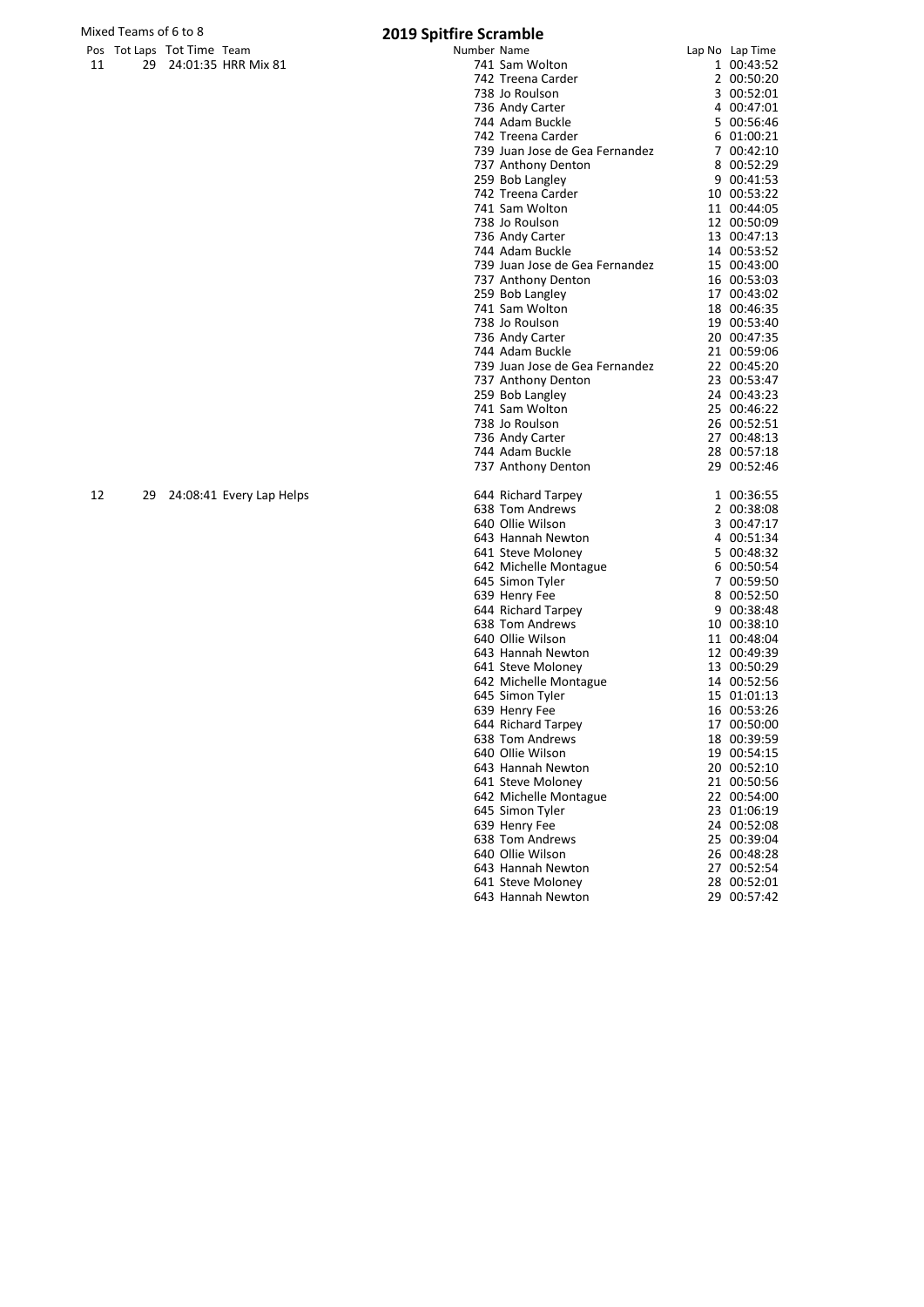# Mixed Teams of 6 to 8<br>
Pos Tot Laps Tot Time Team **1998** 2019 Spitfire Scramble

|    |    | Pos Tot Laps Tot Time Team |                         | Number Name |                                        | Lap No Lap Time            |
|----|----|----------------------------|-------------------------|-------------|----------------------------------------|----------------------------|
| 13 | 29 |                            | 24:36:22 Laurens Ladies |             | 773 Paul Withyman                      | 1 00:40:37                 |
|    |    |                            |                         |             | 772 Manish Sharma                      | 2 00:49:51                 |
|    |    |                            |                         |             | 771 Rak Sandhu                         | 3 00:47:46                 |
|    |    |                            |                         |             | 770 Alex Jeremy                        | 4 00:42:40                 |
|    |    |                            |                         |             | 769 Rich Gatehouse                     | 5 00:47:25                 |
|    |    |                            |                         |             | 768 Lauren Garvey                      | 6 00:52:47                 |
|    |    |                            |                         |             | 773 Paul Withyman                      | 7 00:41:36                 |
|    |    |                            |                         |             | 772 Manish Sharma<br>771 Rak Sandhu    | 8 00:53:32<br>9 00:48:43   |
|    |    |                            |                         |             | 770 Alex Jeremy                        | 10 00:42:32                |
|    |    |                            |                         |             | 769 Rich Gatehouse                     | 11 00:49:37                |
|    |    |                            |                         |             | 768 Lauren Garvey                      | 12 00:54:52                |
|    |    |                            |                         |             | 773 Paul Withyman                      | 13 00:42:02                |
|    |    |                            |                         |             | 772 Manish Sharma                      | 14 00:58:09                |
|    |    |                            |                         |             | 771 Rak Sandhu                         | 15 00:58:23                |
|    |    |                            |                         |             | 770 Alex Jeremy                        | 16 00:44:42                |
|    |    |                            |                         |             | 769 Rich Gatehouse                     | 17 00:55:27                |
|    |    |                            |                         |             | 768 Lauren Garvey                      | 18 01:01:13                |
|    |    |                            |                         |             | 773 Paul Withyman                      | 19 00:43:12                |
|    |    |                            |                         |             | 772 Manish Sharma                      | 20 01:08:58                |
|    |    |                            |                         |             | 771 Rak Sandhu                         | 21 00:54:56                |
|    |    |                            |                         |             | 770 Alex Jeremy                        | 22 00:45:36                |
|    |    |                            |                         |             | 769 Rich Gatehouse                     | 23 00:52:46                |
|    |    |                            |                         |             | 768 Lauren Garvey                      | 24 01:05:42                |
|    |    |                            |                         |             | 773 Paul Withyman                      | 25 00:43:07                |
|    |    |                            |                         |             | 772 Manish Sharma                      | 26 01:02:08                |
|    |    |                            |                         |             | 771 Rak Sandhu                         | 27 00:50:32                |
|    |    |                            |                         |             | 770 Alex Jeremy                        | 28 00:45:06                |
|    |    |                            |                         |             | 769 Rich Gatehouse                     | 29 00:52:25                |
| 14 | 29 |                            | 25:20:37 Bacons Buddies |             | 432 Dave Sherman                       | 1 00:53:01                 |
|    |    |                            |                         |             | 431 Guy Hildreth                       | 2 00:45:39                 |
|    |    |                            |                         |             | 433 JiA™ina Markova                    | 3 00:49:45                 |
|    |    |                            |                         |             | 434 Paul Mercer                        | 4 00:40:53                 |
|    |    |                            |                         |             | 430 David BACON                        | 5 00:48:35                 |
|    |    |                            |                         |             | 435 Karina Zile                        | 6 00:52:47                 |
|    |    |                            |                         |             | 431 Guy Hildreth                       | 7 00:50:29                 |
|    |    |                            |                         |             | 433 Jiřina Markova                     | 8 00:49:35                 |
|    |    |                            |                         |             | 434 Paul Mercer                        | 9 00:40:39                 |
|    |    |                            |                         |             | 430 David BACON                        | 10 00:48:57                |
|    |    |                            |                         |             | 435 Karina Zile                        | 11 00:56:00                |
|    |    |                            |                         |             | 432 Dave Sherman                       | 12 00:45:42                |
|    |    |                            |                         |             | 433 JiÙina Markova                     | 13 00:52:16                |
|    |    |                            |                         |             | 431 Guy Hildreth                       | 14 00:51:52                |
|    |    |                            |                         |             | 434 Paul Mercer                        | 15 00:42:31                |
|    |    |                            |                         |             | 430 David BACON                        | 16 00:55:45                |
|    |    |                            |                         |             | 435 Karina Zile                        | 17 01:05:41                |
|    |    |                            |                         |             | 431 Guy Hildreth<br>433 JiÙina Markova | 18 01:09:30<br>19 00:53:25 |
|    |    |                            |                         |             | 434 Paul Mercer                        | 20 00:42:56                |
|    |    |                            |                         |             | 430 David BACON                        | 21 00:51:36                |
|    |    |                            |                         |             | 435 Karina Zile                        | 22 01:11:13                |
|    |    |                            |                         |             | 432 Dave Sherman                       | 23 00:49:11                |
|    |    |                            |                         |             | 433 Jiřina Markova                     | 24 00:50:44                |
|    |    |                            |                         |             | 434 Paul Mercer                        | 25 00:43:29                |
|    |    |                            |                         |             | 430 David BACON                        | 26 00:51:33                |
|    |    |                            |                         |             | 433 Jiřina Markova                     | 27 00:51:08                |
|    |    |                            |                         |             | 432 Dave Sherman                       | 28 00:45:20                |
|    |    |                            |                         |             | 435 Karina Zile                        | 29 01:30:25                |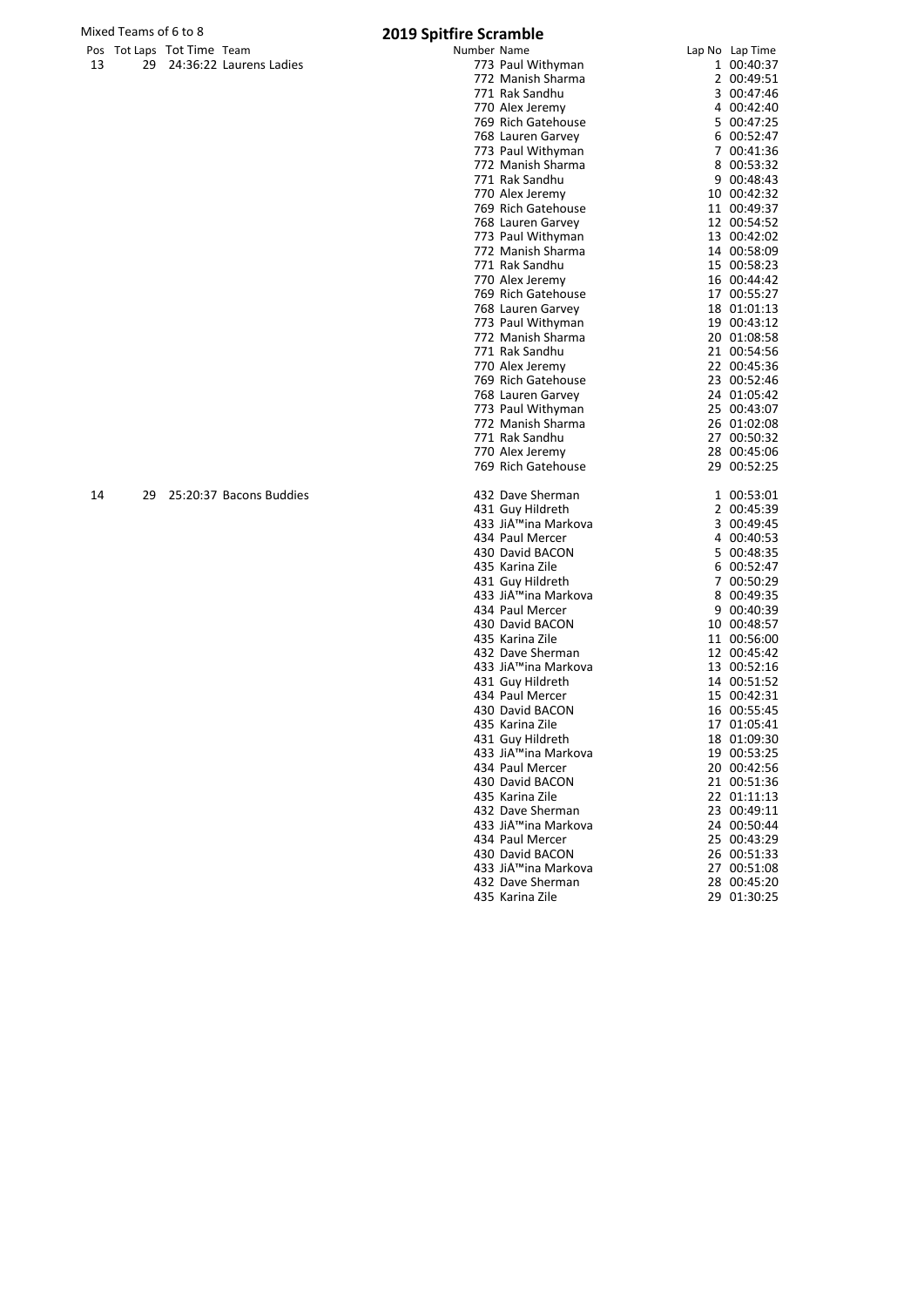|  | Pos Tot Laps Tot Time Team     | Number Name                                                        | Lap No Lap Time |            |
|--|--------------------------------|--------------------------------------------------------------------|-----------------|------------|
|  | 28 24:42:14 D&T Scrambled Legs | 516 Aime Peacock                                                   |                 | 1 00:52:20 |
|  |                                | $F \wedge \wedge \wedge \cdots \wedge \wedge \wedge \wedge \wedge$ |                 | 200121     |

| 15 | 24:42:14 D&T Scrambled Legs<br>28 | 516 Aime Peacock<br>510 Gareth Clark           | 1 00:52:20                 |
|----|-----------------------------------|------------------------------------------------|----------------------------|
|    |                                   | 515 Michael Lamb                               | 2 00:42:47<br>3 00:45:59   |
|    |                                   | 511 Sarah Deas                                 | 4 00:55:35                 |
|    |                                   | 513 Grace Harvey                               | 5 00:49:53                 |
|    |                                   | 512 Samantha Frey<br>514 Lizzy Kurtzer         | 6 00:56:00<br>7 00:51:44   |
|    |                                   | 509 Tamara Clark                               | 8 00:59:45                 |
|    |                                   | 516 Aime Peacock                               | 9 00:52:13                 |
|    |                                   | 510 Gareth Clark                               | 10 00:39:17                |
|    |                                   | 515 Michael Lamb<br>511 Sarah Deas             | 11 00:45:23<br>12 00:55:39 |
|    |                                   | 513 Grace Harvey                               | 13 00:52:48                |
|    |                                   | 512 Samantha Frey                              | 14 01:07:43                |
|    |                                   | 514 Lizzy Kurtzer<br>509 Tamara Clark          | 15 00:52:59<br>16 01:01:31 |
|    |                                   | 516 Aime Peacock                               | 17 01:03:49                |
|    |                                   | 510 Gareth Clark                               | 18 00:44:49                |
|    |                                   | 515 Michael Lamb<br>511 Sarah Deas             | 19 00:51:15                |
|    |                                   | 513 Grace Harvey                               | 20 00:53:54<br>21 00:54:54 |
|    |                                   | 514 Lizzy Kurtzer                              | 22 00:56:40                |
|    |                                   | 516 Aime Peacock                               | 23 00:55:37                |
|    |                                   | 512 Samantha Frey<br>515 Michael Lamb          | 24 00:58:18<br>25 00:49:15 |
|    |                                   | 510 Gareth Clark                               | 26 00:43:56                |
|    |                                   | 511 Sarah Deas                                 | 27 00:52:34                |
|    |                                   | 513 Grace Harvey                               | 28 00:55:37                |
| 16 | 24:12:29 Eton Manor AC<br>27      | 607 Kate Aldersey                              | 1 01:00:40                 |
|    |                                   | 614 Graham White                               | 2 00:42:50                 |
|    |                                   | 607 Kate Aldersey<br>608 Christina Long        | 3 01:09:44<br>4 00:54:04   |
|    |                                   | 610 Jane Rukin-White                           | 5 00:44:05                 |
|    |                                   | 613 Lance Tabraham                             | 6 00:52:30                 |
|    |                                   | 609 Stephanie Rashbrook                        | 7 01:14:33                 |
|    |                                   | 611 Robert Sommerville<br>614 Graham White     | 8 00:43:48<br>9 00:40:48   |
|    |                                   | 608 Christina Long                             | 10 00:53:11                |
|    |                                   | 613 Lance Tabraham                             | 11 01:02:24                |
|    |                                   | 610 Jane Rukin-White<br>611 Robert Sommerville | 12 00:44:54<br>13 00:45:30 |
|    |                                   | 614 Graham White                               | 14 00:42:56                |
|    |                                   | 609 Stephanie Rashbrook                        | 15 01:20:04                |
|    |                                   | 609 Stephanie Rashbrook                        | 16 01:28:10                |
|    |                                   | 608 Christina Long<br>611 Robert Sommerville   | 17 00:55:52<br>18 00:48:36 |
|    |                                   | 610 Jane Rukin-White                           | 19 00:45:18                |
|    |                                   | 613 Lance Tabraham                             | 20 01:00:11                |
|    |                                   | 614 Graham White<br>608 Christina Long         | 21 00:42:14<br>22 00:55:57 |
|    |                                   | 610 Jane Rukin-White                           | 23 00:49:04                |
|    |                                   | 612 Jane Stichbury                             | 24 00:46:39                |
|    |                                   | 612 Jane Stichbury<br>611 Robert Sommerville   | 25 00:48:39<br>26 00:42:03 |
|    |                                   | 610 Jane Rukin-White                           | 27 00:57:45                |
|    |                                   |                                                |                            |
| 17 | 27 24:19:07 Stortford Spitfires   | 909 Julie Witchalls<br>905 Mike Grant          | 1 00:48:27<br>2 00:49:22   |
|    |                                   | 906 John Kennedy                               | 3 00:47:12                 |
|    |                                   | 908 Clare Masterson                            | 4 00:49:59                 |
|    |                                   | 910 Peijie Zhu<br>904 Claire Gallagher         | 5 00:51:26<br>6 00:57:33   |
|    |                                   | 907 Sarah Mackay                               | 7 01:02:32                 |
|    |                                   | 909 Julie Witchalls                            | 8 00:50:23                 |
|    |                                   | 905 Mike Grant                                 | 9 00:49:06                 |
|    |                                   | 903 Tory Foot<br>906 John Kennedy              | 10 01:02:11<br>11 00:47:34 |
|    |                                   | 908 Clare Masterson                            | 12 00:49:56                |
|    |                                   | 910 Peijie Zhu                                 | 13 00:54:11                |
|    |                                   | 904 Claire Gallagher<br>907 Sarah Mackay       | 14 00:58:22<br>15 01:02:13 |
|    |                                   | 909 Julie Witchalls                            | 16 00:55:28                |
|    |                                   | 905 Mike Grant                                 | 17 00:50:45                |
|    |                                   | 906 John Kennedy<br>908 Clare Masterson        | 18 00:51:52<br>19 00:52:32 |
|    |                                   | 910 Peijie Zhu                                 | 20 00:54:37                |
|    |                                   | 904 Claire Gallagher                           | 21 01:05:14                |
|    |                                   | 907 Sarah Mackay                               | 22 01:05:59                |
|    |                                   | 909 Julie Witchalls<br>905 Mike Grant          | 23 00:58:26<br>24 00:50:12 |
|    |                                   | 906 John Kennedy                               | 25 00:51:13                |
|    |                                   | 908 Clare Masterson                            | 26 00:50:49                |
|    |                                   | 905 Mike Grant                                 | 27 00:51:33                |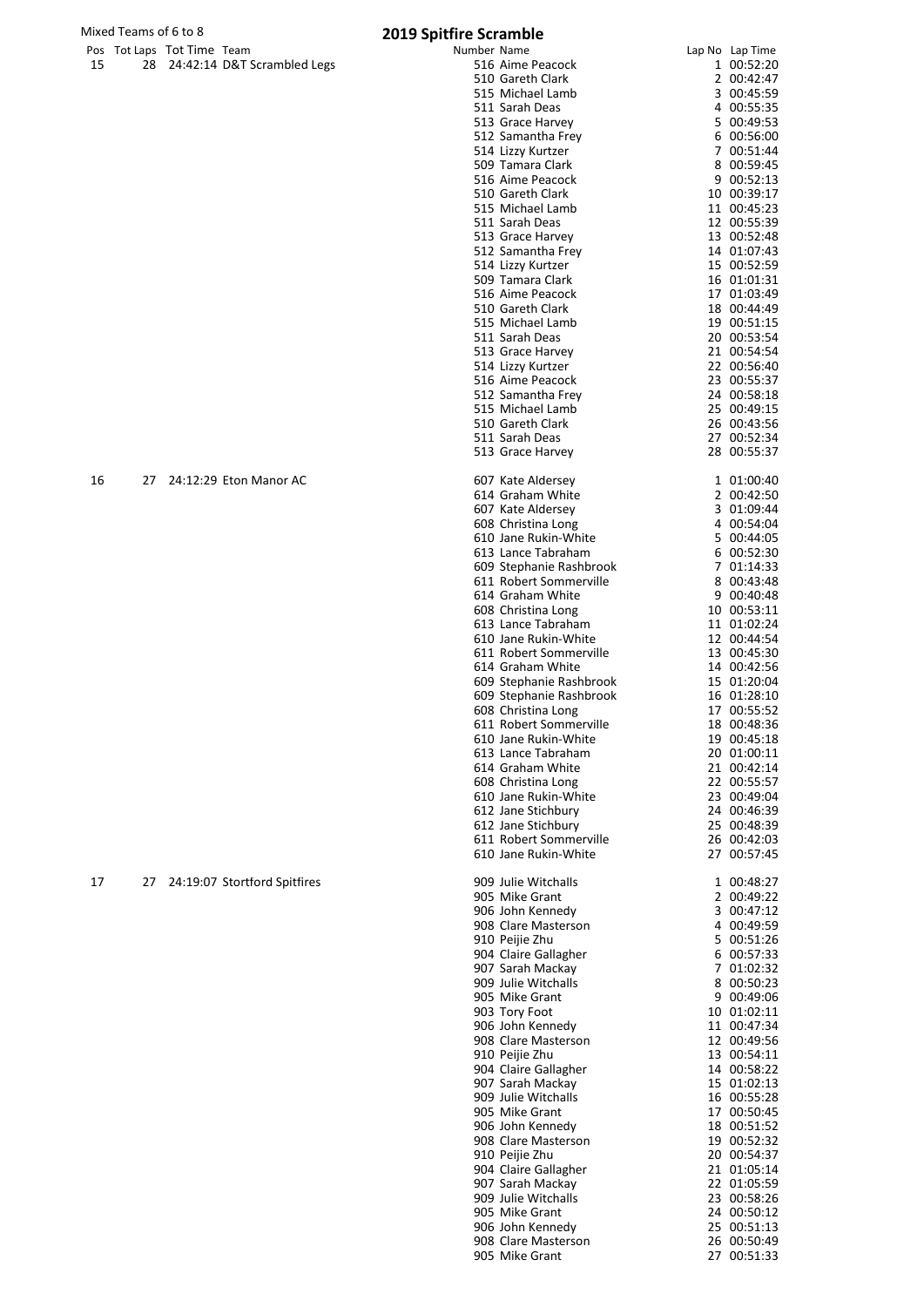|    |    | Pos Tot Laps Tot Time Team |                                        | Number Name |                                                | Lap No Lap Time            |
|----|----|----------------------------|----------------------------------------|-------------|------------------------------------------------|----------------------------|
| 18 |    |                            | 27 24:22:52 Stortford Stags            |             | 913 Adam Chapman                               | 1 00:43:39                 |
|    |    |                            |                                        |             | 915 Sue Last                                   | 2 00:59:03                 |
|    |    |                            |                                        |             | 916 David MaccaPacca Mcmillan                  | 3 00:52:04<br>4 00:51:02   |
|    |    |                            |                                        |             | 911 Jenny Brayshaw<br>914 Oliver Last          | 5 00:42:54                 |
|    |    |                            |                                        |             | 912 Lydia Burdett                              | 6 01:14:38                 |
|    |    |                            |                                        |             | 918 Ian Rodgers                                | 7 00:47:25                 |
|    |    |                            |                                        |             | 917 Corinna Murray                             | 8 00:54:52                 |
|    |    |                            |                                        |             | 913 Adam Chapman                               | 9 00:47:56                 |
|    |    |                            |                                        |             | 915 Sue Last                                   | 10 01:00:14                |
|    |    |                            |                                        |             | 916 David MaccaPacca Mcmillan                  | 11 00:53:19                |
|    |    |                            |                                        |             | 911 Jenny Brayshaw<br>914 Oliver Last          | 12 00:51:51<br>13 00:45:37 |
|    |    |                            |                                        |             | 912 Lydia Burdett                              | 14 01:08:31                |
|    |    |                            |                                        |             | 918 Ian Rodgers                                | 15 00:49:32                |
|    |    |                            |                                        |             | 917 Corinna Murray                             | 16 00:57:21                |
|    |    |                            |                                        |             | 913 Adam Chapman                               | 17 00:52:41                |
|    |    |                            |                                        |             | 915 Sue Last                                   | 18 01:06:35                |
|    |    |                            |                                        |             | 916 David MaccaPacca Mcmillan                  | 19 00:57:23                |
|    |    |                            |                                        |             | 911 Jenny Brayshaw                             | 20 00:50:38                |
|    |    |                            |                                        |             | 914 Oliver Last<br>912 Lydia Burdett           | 21 00:47:07<br>22 01:10:57 |
|    |    |                            |                                        |             | 918 Ian Rodgers                                | 23 00:52:56                |
|    |    |                            |                                        |             | 917 Corinna Murray                             | 24 01:03:57                |
|    |    |                            |                                        |             | 913 Adam Chapman                               | 25 00:43:26                |
|    |    |                            |                                        |             | 914 Oliver Last                                | 26 00:47:59                |
|    |    |                            |                                        |             | 911 Jenny Brayshaw                             | 27 00:49:15                |
|    |    |                            |                                        |             |                                                |                            |
| 19 | 27 |                            | 24:27:04 ELR Legends                   |             | 589 Jason Levy<br>586 Catriona Davies          | 1 01:03:03<br>2 00:55:31   |
|    |    |                            |                                        |             | 587 Alex Jameson                               | 3 00:53:11                 |
|    |    |                            |                                        |             | 591 Diana Rexhepa                              | 4 00:57:35                 |
|    |    |                            |                                        |             | 590 Craig Livermore                            | 5 00:43:06                 |
|    |    |                            |                                        |             | 588 Antony Leckerman                           | 6 00:43:46                 |
|    |    |                            |                                        |             | 589 Jason Levy                                 | 7 01:02:53                 |
|    |    |                            |                                        |             | 586 Catriona Davies                            | 8 00:55:15                 |
|    |    |                            |                                        |             | 587 Alex Jameson                               | 9 00:53:03                 |
|    |    |                            |                                        |             | 591 Diana Rexhepa                              | 10 00:57:08                |
|    |    |                            |                                        |             | 590 Craig Livermore<br>588 Antony Leckerman    | 11 00:42:57<br>12 00:49:01 |
|    |    |                            |                                        |             | 589 Jason Levy                                 | 13 01:08:11                |
|    |    |                            |                                        |             | 586 Catriona Davies                            | 14 00:57:47                |
|    |    |                            |                                        |             | 587 Alex Jameson                               | 15 00:57:03                |
|    |    |                            |                                        |             | 591 Diana Rexhepa                              | 16 01:00:31                |
|    |    |                            |                                        |             | 590 Craig Livermore                            | 17 00:43:04                |
|    |    |                            |                                        |             | 588 Antony Leckerman<br>589 Jason Levy         | 18 00:53:33<br>19 01:10:51 |
|    |    |                            |                                        |             | 586 Catriona Davies                            | 20 00:57:05                |
|    |    |                            |                                        |             | 587 Alex Jameson                               | 21 00:59:33                |
|    |    |                            |                                        |             | 591 Diana Rexhepa                              | 22 01:00:27                |
|    |    |                            |                                        |             | 590 Craig Livermore                            | 23 00:40:31                |
|    |    |                            |                                        |             | 588 Antony Leckerman                           | 24 00:48:29                |
|    |    |                            |                                        |             | 586 Catriona Davies                            | 25 00:55:40                |
|    |    |                            |                                        |             | 587 Alex Jameson                               | 26 00:55:10<br>27 00:42:40 |
|    |    |                            |                                        |             | 590 Craig Livermore                            |                            |
| 20 | 27 |                            | 24:50:56 London Marathon Events Team 2 |             | 785 Tom McGlynn                                | 1 00:43:55                 |
|    |    |                            |                                        |             | 782 Grace Christie                             | 2 00:47:24                 |
|    |    |                            |                                        |             | 783 Ellie Duffy-Penny                          | 3 00:55:37                 |
|    |    |                            |                                        |             | 787 Katie Ray                                  | 4 00:47:06                 |
|    |    |                            |                                        |             | 789 Stewart Taylor                             | 5 00:46:06                 |
|    |    |                            |                                        |             | 784 Eleanor Grant<br>788 Donna Richards        | 6 00:50:11<br>7 01:06:18   |
|    |    |                            |                                        |             | 786 Jessica Nicell-Mills                       | 8 00:55:54                 |
|    |    |                            |                                        |             | 785 Tom McGlynn                                | 9 00:44:00                 |
|    |    |                            |                                        |             | 782 Grace Christie                             | 10 00:45:04                |
|    |    |                            |                                        |             | 783 Ellie Duffy-Penny                          | 11 01:04:10                |
|    |    |                            |                                        |             | 787 Katie Ray                                  | 12 00:49:27                |
|    |    |                            |                                        |             | 789 Stewart Taylor                             | 13 00:48:45                |
|    |    |                            |                                        |             | 784 Eleanor Grant<br>788 Donna Richards        | 14 00:53:15<br>15 01:08:54 |
|    |    |                            |                                        |             | 786 Jessica Nicell-Mills                       | 16 01:01:26                |
|    |    |                            |                                        |             | 785 Tom McGlynn                                | 17 00:50:33                |
|    |    |                            |                                        |             | 782 Grace Christie                             | 18 00:49:20                |
|    |    |                            |                                        |             | 789 Stewart Taylor                             | 19 01:06:19                |
|    |    |                            |                                        |             | 784 Eleanor Grant                              | 20 00:56:45                |
|    |    |                            |                                        |             | 788 Donna Richards<br>786 Jessica Nicell-Mills | 21 01:06:48<br>22 01:13:09 |
|    |    |                            |                                        |             | 785 Tom McGlynn                                | 23 00:48:16                |
|    |    |                            |                                        |             | 782 Grace Christie                             | 24 00:48:55                |
|    |    |                            |                                        |             | 787 Katie Ray                                  | 25 00:49:39                |
|    |    |                            |                                        |             | 784 Eleanor Grant                              | 26 00:59:15                |
|    |    |                            |                                        |             | 788 Donna Richards                             | 27 01:14:25                |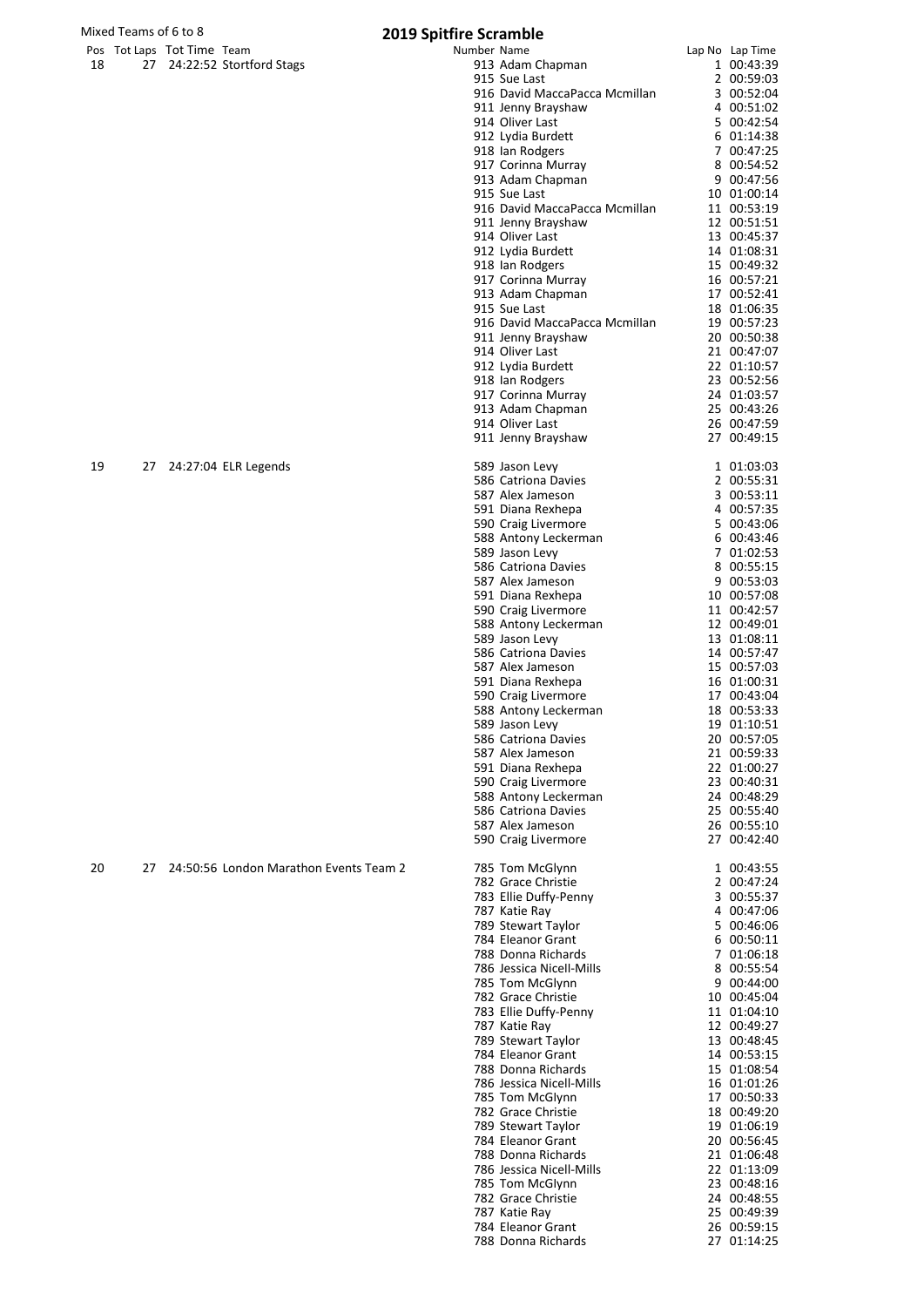|    |    | Pos Tot Laps Tot Time Team |                                 | Number Name |                      | Lap No Lap Time |
|----|----|----------------------------|---------------------------------|-------------|----------------------|-----------------|
| 21 |    |                            | 26 23:37:57 Eton Manor Gazelles |             | 631 Paul Boddey      | 1 00:42:48      |
|    |    |                            |                                 |             | 633 Kevin Long       | 2 00:42:15      |
|    |    |                            |                                 |             |                      |                 |
|    |    |                            |                                 |             | 632 Darren Lamb      | 3 00:48:42      |
|    |    |                            |                                 |             | 634 Kerry Mason      | 4 01:11:31      |
|    |    |                            |                                 |             | 637 Chloe Woodhead   | 5 01:00:27      |
|    |    |                            |                                 |             |                      |                 |
|    |    |                            |                                 |             | 630 Hayley Dalton    | 6 01:05:49      |
|    |    |                            |                                 |             | 635 Peter McKerrell  | 7 00:56:48      |
|    |    |                            |                                 |             |                      |                 |
|    |    |                            |                                 |             | 633 Kevin Long       | 8 00:41:10      |
|    |    |                            |                                 |             | 636 Sue Unsworth     | 9 01:17:16      |
|    |    |                            |                                 |             |                      |                 |
|    |    |                            |                                 |             | 631 Paul Boddey      | 10 00:43:37     |
|    |    |                            |                                 |             | 632 Darren Lamb      | 11 00:48:54     |
|    |    |                            |                                 |             | 634 Kerry Mason      | 12 00:50:39     |
|    |    |                            |                                 |             |                      |                 |
|    |    |                            |                                 |             | 637 Chloe Woodhead   | 13 01:03:41     |
|    |    |                            |                                 |             | 630 Hayley Dalton    | 14 01:06:23     |
|    |    |                            |                                 |             |                      |                 |
|    |    |                            |                                 |             | 633 Kevin Long       | 15 00:42:49     |
|    |    |                            |                                 |             | 635 Peter McKerrell  | 16 00:59:23     |
|    |    |                            |                                 |             | 631 Paul Boddey      | 17 00:52:54     |
|    |    |                            |                                 |             |                      |                 |
|    |    |                            |                                 |             | 632 Darren Lamb      | 18 00:50:43     |
|    |    |                            |                                 |             | 634 Kerry Mason      | 19 00:51:55     |
|    |    |                            |                                 |             |                      |                 |
|    |    |                            |                                 |             | 636 Sue Unsworth     | 20 01:06:31     |
|    |    |                            |                                 |             | 633 Kevin Long       | 21 00:41:47     |
|    |    |                            |                                 |             | 637 Chloe Woodhead   | 22 01:00:25     |
|    |    |                            |                                 |             |                      |                 |
|    |    |                            |                                 |             | 630 Hayley Dalton    | 23 01:01:22     |
|    |    |                            |                                 |             | 635 Peter McKerrell  | 24 00:59:10     |
|    |    |                            |                                 |             |                      | 25 00:40:44     |
|    |    |                            |                                 |             | 633 Kevin Long       |                 |
|    |    |                            |                                 |             | 632 Darren Lamb      | 26 00:50:14     |
|    |    |                            |                                 |             |                      |                 |
|    |    |                            |                                 |             |                      |                 |
| 22 | 26 |                            | 23:56:55 Eton Manor Dream Team  |             | 628 Paul Manson      | 1 00:58:44      |
|    |    |                            |                                 |             | 624 Charlotte Bewley | 2 00:45:52      |
|    |    |                            |                                 |             |                      |                 |
|    |    |                            |                                 |             | 627 Amanda Hearn     | 3 00:55:58      |
|    |    |                            |                                 |             | 629 Colm McCory      | 4 00:48:36      |
|    |    |                            |                                 |             | 625 Fen Coles        | 5 00:51:53      |
|    |    |                            |                                 |             |                      |                 |
|    |    |                            |                                 |             | 626 Kay Gillett      | 6 00:56:17      |
|    |    |                            |                                 |             | 623 Ben Aldersey     | 7 00:52:00      |
|    |    |                            |                                 |             |                      |                 |
|    |    |                            |                                 |             | 628 Paul Manson      | 8 01:02:41      |
|    |    |                            |                                 |             | 624 Charlotte Bewley | 9 00:45:35      |
|    |    |                            |                                 |             | 627 Amanda Hearn     | 10 01:01:02     |
|    |    |                            |                                 |             |                      |                 |
|    |    |                            |                                 |             | 626 Kay Gillett      | 11 00:48:37     |
|    |    |                            |                                 |             | 625 Fen Coles        | 12 00:51:42     |
|    |    |                            |                                 |             |                      |                 |
|    |    |                            |                                 |             | 629 Colm McCory      | 13 00:52:26     |
|    |    |                            |                                 |             | 628 Paul Manson      | 14 01:17:13     |
|    |    |                            |                                 |             | 624 Charlotte Bewley | 15 00:47:48     |
|    |    |                            |                                 |             |                      |                 |
|    |    |                            |                                 |             | 623 Ben Aldersey     | 16 00:54:04     |
|    |    |                            |                                 |             | 626 Kay Gillett      | 17 00:50:31     |
|    |    |                            |                                 |             |                      |                 |
|    |    |                            |                                 |             | 625 Fen Coles        | 18 00:58:29     |
|    |    |                            |                                 |             | 627 Amanda Hearn     | 19 01:01:40     |
|    |    |                            |                                 |             |                      | 20 00:52:13     |
|    |    |                            |                                 |             | 629 Colm McCory      |                 |
|    |    |                            |                                 |             | 628 Paul Manson      | 21 01:21:10     |
|    |    |                            |                                 |             | 624 Charlotte Bewley | 22 00:48:08     |
|    |    |                            |                                 |             |                      |                 |
|    |    |                            |                                 |             | 623 Ben Aldersey     | 23 00:51:10     |
|    |    |                            |                                 |             | 626 Kay Gillett      | 24 00:49:30     |
|    |    |                            |                                 |             | 625 Fen Coles        | 25 00:55:23     |
|    |    |                            |                                 |             |                      |                 |
|    |    |                            |                                 |             | 627 Amanda Hearn     | 26 00:58:13     |
|    |    |                            |                                 |             |                      |                 |
|    |    |                            |                                 |             |                      |                 |
| 23 | 26 |                            | 24:07:29 Stortford Speedies     |             | 898 Craig Dodgen     | 1 00:50:21      |
|    |    |                            |                                 |             | 896 Serena Beresford | 2 00:52:28      |
|    |    |                            |                                 |             | 902 Julie Pagram     | 3 00:49:09      |
|    |    |                            |                                 |             |                      |                 |
|    |    |                            |                                 |             | 895 Danielle Sims    | 4 00:50:10      |
|    |    |                            |                                 |             | 900 Alan Findlay     | 5 00:56:52      |
|    |    |                            |                                 |             | 901 Jenny Frewen     | 6 01:12:56      |
|    |    |                            |                                 |             |                      |                 |
|    |    |                            |                                 |             | 897 Rohit Dayama     | 7 00:54:20      |
|    |    |                            |                                 |             | 899 Fay Dodgen       | 8 00:52:12      |
|    |    |                            |                                 |             |                      |                 |
|    |    |                            |                                 |             | 898 Craig Dodgen     | 9 00:54:02      |
|    |    |                            |                                 |             | 896 Serena Beresford | 10 00:50:22     |
|    |    |                            |                                 |             | 902 Julie Pagram     | 11 00:48:28     |
|    |    |                            |                                 |             |                      |                 |
|    |    |                            |                                 |             | 895 Danielle Sims    | 12 00:51:58     |
|    |    |                            |                                 |             | 900 Alan Findlay     | 13 00:59:59     |
|    |    |                            |                                 |             |                      |                 |
|    |    |                            |                                 |             | 901 Jenny Frewen     | 14 01:05:07     |
|    |    |                            |                                 |             | 897 Rohit Dayama     | 15 01:00:11     |
|    |    |                            |                                 |             | 899 Fay Dodgen       | 16 00:55:57     |
|    |    |                            |                                 |             |                      |                 |
|    |    |                            |                                 |             | 898 Craig Dodgen     | 17 00:58:00     |
|    |    |                            |                                 |             | 896 Serena Beresford | 18 01:01:19     |
|    |    |                            |                                 |             |                      |                 |
|    |    |                            |                                 |             | 902 Julie Pagram     | 19 00:50:43     |
|    |    |                            |                                 |             | 895 Danielle Sims    | 20 00:52:35     |
|    |    |                            |                                 |             | 900 Alan Findlay     | 21 01:00:55     |
|    |    |                            |                                 |             |                      |                 |
|    |    |                            |                                 |             | 901 Jenny Frewen     | 22 01:08:44     |
|    |    |                            |                                 |             | 897 Rohit Dayama     | 23 00:57:20     |
|    |    |                            |                                 |             | 899 Fay Dodgen       | 24 00:52:56     |
|    |    |                            |                                 |             |                      |                 |
|    |    |                            |                                 |             | 902 Julie Pagram     | 25 00:48:29     |
|    |    |                            |                                 |             | 895 Danielle Sims    | 26 00:51:56     |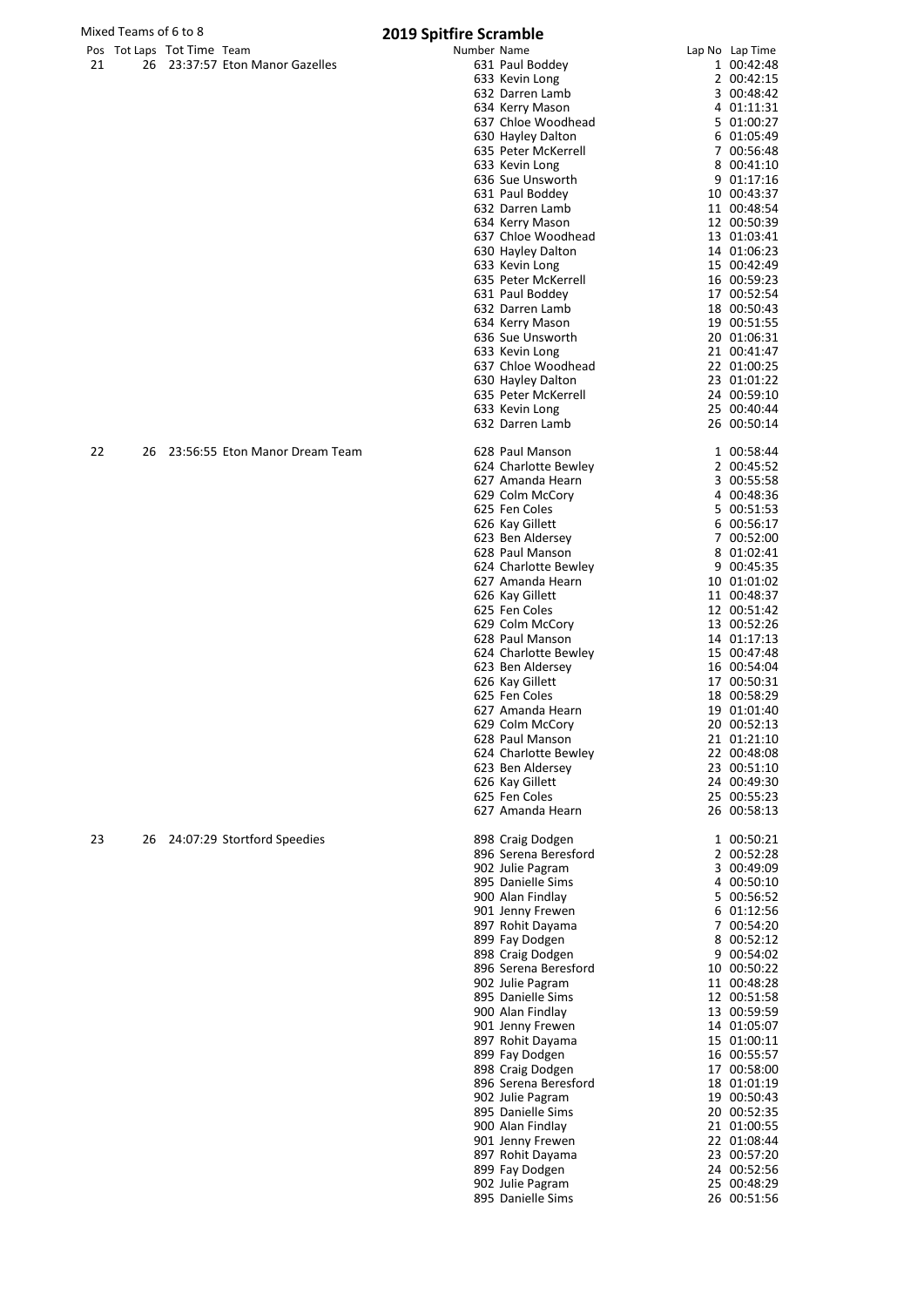# Mixed Teams of 6 to 8<br>
Pos Tot Laps Tot Time Team **2019 Spitfire Scramble**

| 24 |  | 26 24:20:45 Bootcamp Bitches |  |
|----|--|------------------------------|--|

|    |    | Pos Tot Laps Tot Time Team |                                   | Number Name |                                          | Lap No Lap Time            |
|----|----|----------------------------|-----------------------------------|-------------|------------------------------------------|----------------------------|
| 24 |    |                            | 26 24:20:45 Bootcamp Bitches      |             | 478 Gary Till                            | 1 00:44:51                 |
|    |    |                            |                                   |             | 477 perry tidbury                        | 2 00:56:08                 |
|    |    |                            |                                   |             | 474 keir Moorcroft                       | 3 00:56:08                 |
|    |    |                            |                                   |             | 473 Dean Moorcroft                       | 4 00:46:55                 |
|    |    |                            |                                   |             | 475 Craig Moorcroft                      | 5 00:48:04                 |
|    |    |                            |                                   |             | 476 Emma Shaw                            | 6 00:57:58                 |
|    |    |                            |                                   |             | 472 joanne kirtland                      | 7 00:52:01                 |
|    |    |                            |                                   |             | 478 Gary Till                            | 8 00:50:29                 |
|    |    |                            |                                   |             | 477 perry tidbury                        | 9 00:54:03                 |
|    |    |                            |                                   |             | 474 keir Moorcroft                       | 10 00:54:01                |
|    |    |                            |                                   |             | 473 Dean Moorcroft                       | 11 00:47:20                |
|    |    |                            |                                   |             | 475 Craig Moorcroft                      | 12 00:49:49                |
|    |    |                            |                                   |             | 476 Emma Shaw                            | 13 00:55:13                |
|    |    |                            |                                   |             | 472 joanne kirtland                      | 14 01:03:17                |
|    |    |                            |                                   |             | 478 Gary Till                            | 15 01:00:20                |
|    |    |                            |                                   |             | 477 perry tidbury                        | 16 01:09:56                |
|    |    |                            |                                   |             | 474 keir Moorcroft                       | 17 01:15:24                |
|    |    |                            |                                   |             | 473 Dean Moorcroft                       | 18 00:51:20                |
|    |    |                            |                                   |             | 475 Craig Moorcroft                      | 19 00:51:22                |
|    |    |                            |                                   |             | 476 Emma Shaw                            | 20 00:58:37                |
|    |    |                            |                                   |             | 472 joanne kirtland                      | 21 00:58:36                |
|    |    |                            |                                   |             | 478 Gary Till                            | 22 00:58:58                |
|    |    |                            |                                   |             | 477 perry tidbury                        | 23 01:06:00                |
|    |    |                            |                                   |             | 473 Dean Moorcroft                       | 24 01:02:43                |
|    |    |                            |                                   |             | 475 Craig Moorcroft                      | 25 00:53:56                |
|    |    |                            |                                   |             | 476 Emma Shaw                            | 26 00:57:16                |
|    |    |                            |                                   |             |                                          |                            |
| 25 |    |                            | 26 24:28:45 Billericay Striders B |             | 457 Graham Jones                         | 1 00:46:56<br>2 00:54:50   |
|    |    |                            |                                   |             | 463 Keith Walker                         | 3 01:10:18                 |
|    |    |                            |                                   |             | 462 Lesley Smart<br>461 Kathy Scourfield | 4 00:55:34                 |
|    |    |                            |                                   |             | 458 Laura Parrish                        | 5 00:49:28                 |
|    |    |                            |                                   |             | 459 Sacha Petrovic                       | 6 00:51:14                 |
|    |    |                            |                                   |             |                                          | 7 00:55:25                 |
|    |    |                            |                                   |             | 456 James Browning                       |                            |
|    |    |                            |                                   |             | 460 Darren Savery<br>457 Graham Jones    | 8 00:49:09<br>9 00:53:47   |
|    |    |                            |                                   |             | 463 Keith Walker                         | 10 00:55:00                |
|    |    |                            |                                   |             |                                          |                            |
|    |    |                            |                                   |             | 461 Kathy Scourfield<br>462 Lesley Smart | 11 00:56:58<br>12 01:10:33 |
|    |    |                            |                                   |             | 458 Laura Parrish                        | 13 00:55:24                |
|    |    |                            |                                   |             | 459 Sacha Petrovic                       |                            |
|    |    |                            |                                   |             | 456 James Browning                       | 14 00:55:55<br>15 00:58:36 |
|    |    |                            |                                   |             | 460 Darren Savery                        | 16 00:53:55                |
|    |    |                            |                                   |             | 457 Graham Jones                         | 17 00:48:00                |
|    |    |                            |                                   |             | 463 Keith Walker                         | 18 00:57:14                |
|    |    |                            |                                   |             | 461 Kathy Scourfield                     | 19 01:03:13                |
|    |    |                            |                                   |             | 458 Laura Parrish                        | 20 00:51:57                |
|    |    |                            |                                   |             | 459 Sacha Petrovic                       | 21 00:59:36                |
|    |    |                            |                                   |             | 456 James Browning                       | 22 00:59:16                |
|    |    |                            |                                   |             | 460 Darren Savery                        | 23 00:52:46                |
|    |    |                            |                                   |             | 463 Keith Walker                         | 24 00:55:25                |
|    |    |                            |                                   |             | 459 Sacha Petrovic                       | 25 01:05:40                |
|    |    |                            |                                   |             | 456 James Browning                       | 26 01:02:36                |
|    |    |                            |                                   |             |                                          |                            |
| 26 | 26 |                            | 24:31:58 ETON MANOR A Team        |             | 606 Louise Taylor                        | 1 01:00:34                 |
|    |    |                            |                                   |             | 602 Dave Daguirda                        | 2 00:42:56                 |
|    |    |                            |                                   |             | 600 Sarah Carey                          | 3 00:45:25                 |
|    |    |                            |                                   |             | 603 Janine Durrant                       | 4 00:51:00                 |
|    |    |                            |                                   |             | 605 Jane Pannell                         | 5 00:51:48                 |
|    |    |                            |                                   |             | 604 Alison Hawkes                        | 6 01:18:59                 |
|    |    |                            |                                   |             | 606 Louise Taylor                        | 7 01:01:44                 |
|    |    |                            |                                   |             | 602 Dave Daguirda                        | 8 00:44:29                 |
|    |    |                            |                                   |             | 600 Sarah Carey                          | 9 00:45:40                 |
|    |    |                            |                                   |             | 603 Janine Durrant                       | 10 00:50:59                |
|    |    |                            |                                   |             | 605 Jane Pannell                         | 11 00:53:51                |
|    |    |                            |                                   |             | 601 Ian Crispin                          | 12 00:42:43                |
|    |    |                            |                                   |             | 601 Ian Crispin                          | 13 01:02:08                |
|    |    |                            |                                   |             | 600 Sarah Carey                          | 14 00:50:07                |
|    |    |                            |                                   |             | 605 Jane Pannell                         | 15 00:56:16                |
|    |    |                            |                                   |             | 603 Janine Durrant                       | 16 00:53:58                |
|    |    |                            |                                   |             | 602 Dave Daguirda                        | 17 00:48:27                |
|    |    |                            |                                   |             | 604 Alison Hawkes                        | 18 01:18:19                |
|    |    |                            |                                   |             | 605 Jane Pannell                         | 19 00:54:50                |
|    |    |                            |                                   |             | 606 Louise Taylor                        | 20 01:02:44                |
|    |    |                            |                                   |             | 601 Ian Crispin                          | 21 00:49:11                |
|    |    |                            |                                   |             | 600 Sarah Carey                          | 22 00:49:48                |
|    |    |                            |                                   |             | 603 Janine Durrant                       | 23 00:54:19                |
|    |    |                            |                                   |             | 604 Alison Hawkes                        | 24 01:20:21                |
|    |    |                            |                                   |             | 602 Dave Daguirda                        | 25 00:45:36                |
|    |    |                            |                                   |             | 601 Ian Crispin                          | 26 01:35:46                |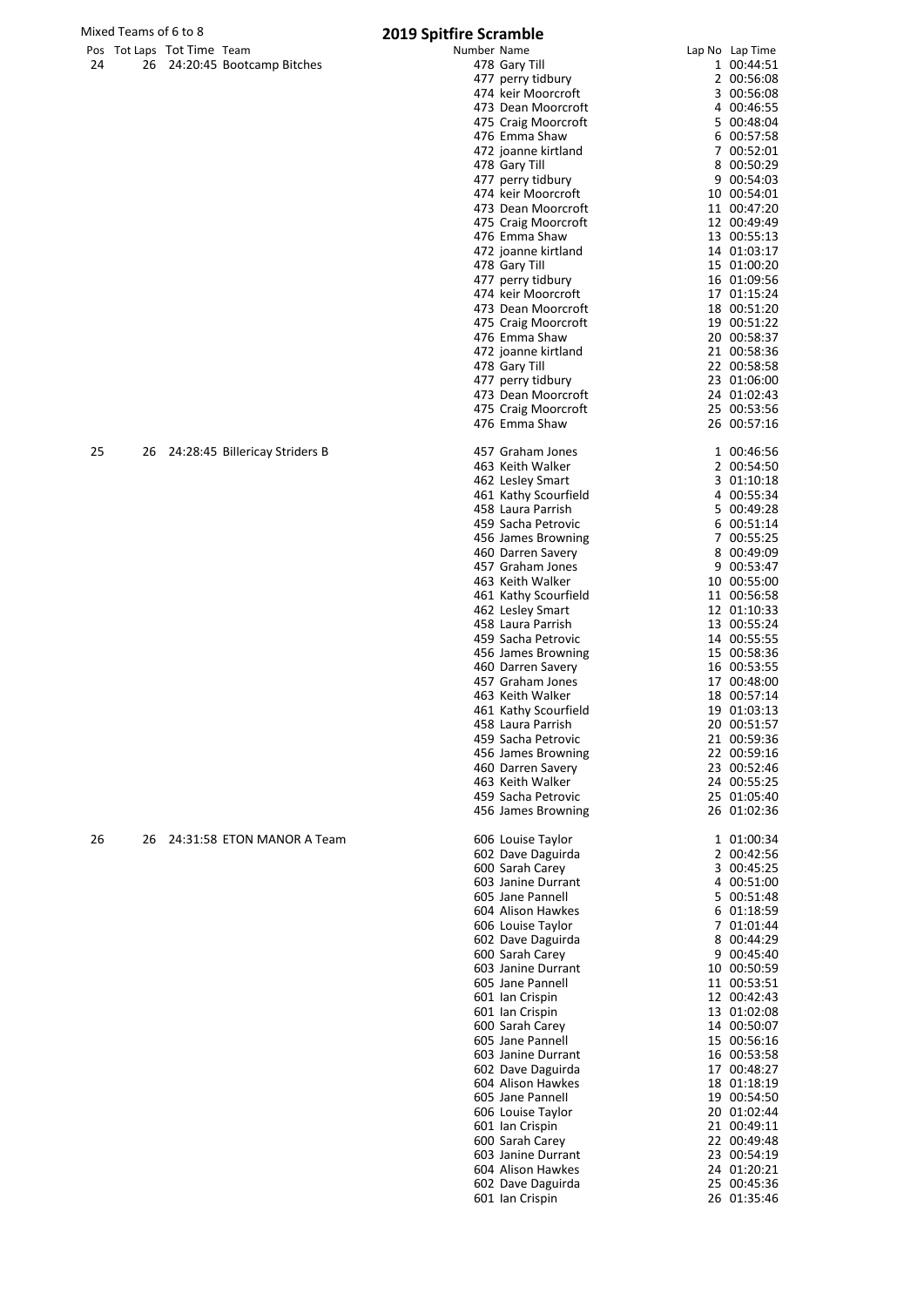|    |    |                            |                                    | 2019 JPHHIL | <b>PERMITTEL</b>       |                 |
|----|----|----------------------------|------------------------------------|-------------|------------------------|-----------------|
|    |    | Pos Tot Laps Tot Time Team |                                    | Number Name |                        | Lap No Lap Time |
| 27 |    |                            | 26 24:34:43 Stortford Scramblers   |             | 889 Gary Jones         | 1 00:45:05      |
|    |    |                            |                                    |             | 891 Barry Taylor       | 2 00:45:51      |
|    |    |                            |                                    |             | 892 Em Warrington      | 3 00:47:30      |
|    |    |                            |                                    |             | 890 Matt Nicholls      | 4 00:47:50      |
|    |    |                            |                                    |             |                        |                 |
|    |    |                            |                                    |             | 894 Mark Wilds         | 5 00:53:51      |
|    |    |                            |                                    |             | 893 Peter Wenzel       | 6 00:55:28      |
|    |    |                            |                                    |             | 888 Theresa Anne Burke | 7 01:06:54      |
|    |    |                            |                                    |             | 887 Susan Anderson     | 8 01:14:12      |
|    |    |                            |                                    |             |                        |                 |
|    |    |                            |                                    |             | 889 Gary Jones         | 9 00:45:11      |
|    |    |                            |                                    |             | 891 Barry Taylor       | 10 00:46:11     |
|    |    |                            |                                    |             | 892 Em Warrington      | 11 00:47:17     |
|    |    |                            |                                    |             | 890 Matt Nicholls      | 12 00:47:38     |
|    |    |                            |                                    |             | 894 Mark Wilds         | 13 00:56:43     |
|    |    |                            |                                    |             |                        |                 |
|    |    |                            |                                    |             | 893 Peter Wenzel       | 14 00:58:40     |
|    |    |                            |                                    |             | 888 Theresa Anne Burke | 15 01:08:06     |
|    |    |                            |                                    |             | 887 Susan Anderson     | 16 01:18:09     |
|    |    |                            |                                    |             | 889 Gary Jones         | 17 00:47:44     |
|    |    |                            |                                    |             | 891 Barry Taylor       | 18 00:48:51     |
|    |    |                            |                                    |             |                        |                 |
|    |    |                            |                                    |             | 892 Em Warrington      | 19 00:52:40     |
|    |    |                            |                                    |             | 890 Matt Nicholls      | 20 00:51:42     |
|    |    |                            |                                    |             | 894 Mark Wilds         | 21 00:52:04     |
|    |    |                            |                                    |             | 893 Peter Wenzel       | 22 00:59:25     |
|    |    |                            |                                    |             | 888 Theresa Anne Burke | 23 01:08:41     |
|    |    |                            |                                    |             |                        |                 |
|    |    |                            |                                    |             | 887 Susan Anderson     | 24 01:37:09     |
|    |    |                            |                                    |             | 889 Gary Jones         | 25 00:48:41     |
|    |    |                            |                                    |             | 894 Mark Wilds         | 26 01:03:10     |
|    |    |                            |                                    |             |                        |                 |
| 28 | 26 |                            | 24:47:48 HRR Mix 82                |             | 746 Axel Voigt         | 1 01:01:28      |
|    |    |                            |                                    |             |                        |                 |
|    |    |                            |                                    |             | 743 Trevor Sibley      | 2 00:54:22      |
|    |    |                            |                                    |             | 747 Lottie Armitage    | 3 00:56:31      |
|    |    |                            |                                    |             | 745 Adrian Gasser      | 4 00:58:05      |
|    |    |                            |                                    |             | 750 Leigh-Anne Porter  | 5 00:56:31      |
|    |    |                            |                                    |             | 748 Charlotte Bower    | 6 00:56:29      |
|    |    |                            |                                    |             |                        |                 |
|    |    |                            |                                    |             | 751 Wendy Carter       | 7 00:49:40      |
|    |    |                            |                                    |             | 749 Dan Roughan        | 8 00:51:57      |
|    |    |                            |                                    |             | 746 Axel Voigt         | 9 00:58:45      |
|    |    |                            |                                    |             | 743 Trevor Sibley      | 10 00:55:50     |
|    |    |                            |                                    |             |                        |                 |
|    |    |                            |                                    |             | 747 Lottie Armitage    | 11 00:58:02     |
|    |    |                            |                                    |             | 745 Adrian Gasser      | 12 01:05:26     |
|    |    |                            |                                    |             | 750 Leigh-Anne Porter  | 13 00:54:49     |
|    |    |                            |                                    |             | 748 Charlotte Bower    | 14 00:58:22     |
|    |    |                            |                                    |             | 751 Wendy Carter       | 15 00:52:23     |
|    |    |                            |                                    |             |                        |                 |
|    |    |                            |                                    |             | 749 Dan Roughan        | 16 00:54:08     |
|    |    |                            |                                    |             | 746 Axel Voigt         | 17 01:03:55     |
|    |    |                            |                                    |             | 746 Axel Voigt         | 18 00:57:44     |
|    |    |                            |                                    |             | 747 Lottie Armitage    | 19 00:59:49     |
|    |    |                            |                                    |             | 745 Adrian Gasser      | 20 01:02:04     |
|    |    |                            |                                    |             |                        |                 |
|    |    |                            |                                    |             | 750 Leigh-Anne Porter  | 21 00:54:43     |
|    |    |                            |                                    |             | 748 Charlotte Bower    | 22 01:00:44     |
|    |    |                            |                                    |             | 751 Wendy Carter       | 23 00:52:37     |
|    |    |                            |                                    |             | 749 Dan Roughan        | 24 00:53:43     |
|    |    |                            |                                    |             | 746 Axel Voigt         | 25 01:02:48     |
|    |    |                            |                                    |             | 747 Lottie Armitage    | 26 00:56:53     |
|    |    |                            |                                    |             |                        |                 |
|    |    |                            |                                    |             |                        |                 |
| 29 |    |                            | 25 23:59:23 Havering Tri Spitfires |             | 720 Les Nottage        | 1 00:43:28      |
|    |    |                            |                                    |             | 717 Craig Groom        | 2 00:43:59      |
|    |    |                            |                                    |             | 719 Dave Lindsey       | 3 00:44:43      |
|    |    |                            |                                    |             | 718 Dean Kelly         | 4 01:03:07      |
|    |    |                            |                                    |             | 721 Daniel Plawiak     | 5 00:51:25      |
|    |    |                            |                                    |             |                        |                 |
|    |    |                            |                                    |             | 715 Marc Daniels       | 6 00:56:29      |
|    |    |                            |                                    |             | 722 Nikki Warnes       | 7 00:56:38      |
|    |    |                            |                                    |             | 716 Graham Goddard     | 8 01:17:03      |
|    |    |                            |                                    |             | 720 Les Nottage        | 9 00:47:03      |
|    |    |                            |                                    |             | 717 Craig Groom        | 10 00:45:50     |
|    |    |                            |                                    |             |                        |                 |
|    |    |                            |                                    |             | 719 Dave Lindsey       | 11 00:45:34     |
|    |    |                            |                                    |             | 721 Daniel Plawiak     | 12 00:51:24     |
|    |    |                            |                                    |             | 718 Dean Kelly         | 13 01:07:12     |
|    |    |                            |                                    |             | 715 Marc Daniels       | 14 01:08:29     |
|    |    |                            |                                    |             | 722 Nikki Warnes       | 15 01:05:36     |
|    |    |                            |                                    |             |                        |                 |
|    |    |                            |                                    |             | 716 Graham Goddard     | 16 01:10:54     |
|    |    |                            |                                    |             | 720 Les Nottage        | 17 00:52:19     |
|    |    |                            |                                    |             | 717 Craig Groom        | 18 00:48:04     |
|    |    |                            |                                    |             | 719 Dave Lindsey       | 19 00:51:15     |
|    |    |                            |                                    |             | 721 Daniel Plawiak     | 20 00:51:47     |
|    |    |                            |                                    |             |                        |                 |
|    |    |                            |                                    |             | 718 Dean Kelly         | 21 01:16:33     |
|    |    |                            |                                    |             | 715 Marc Daniels       | 22 00:59:55     |
|    |    |                            |                                    |             | 722 Nikki Warnes       | 23 01:03:27     |
|    |    |                            |                                    |             | 716 Graham Goddard     | 24 01:14:23     |
|    |    |                            |                                    |             |                        |                 |

Les Nottage 25 01:02:46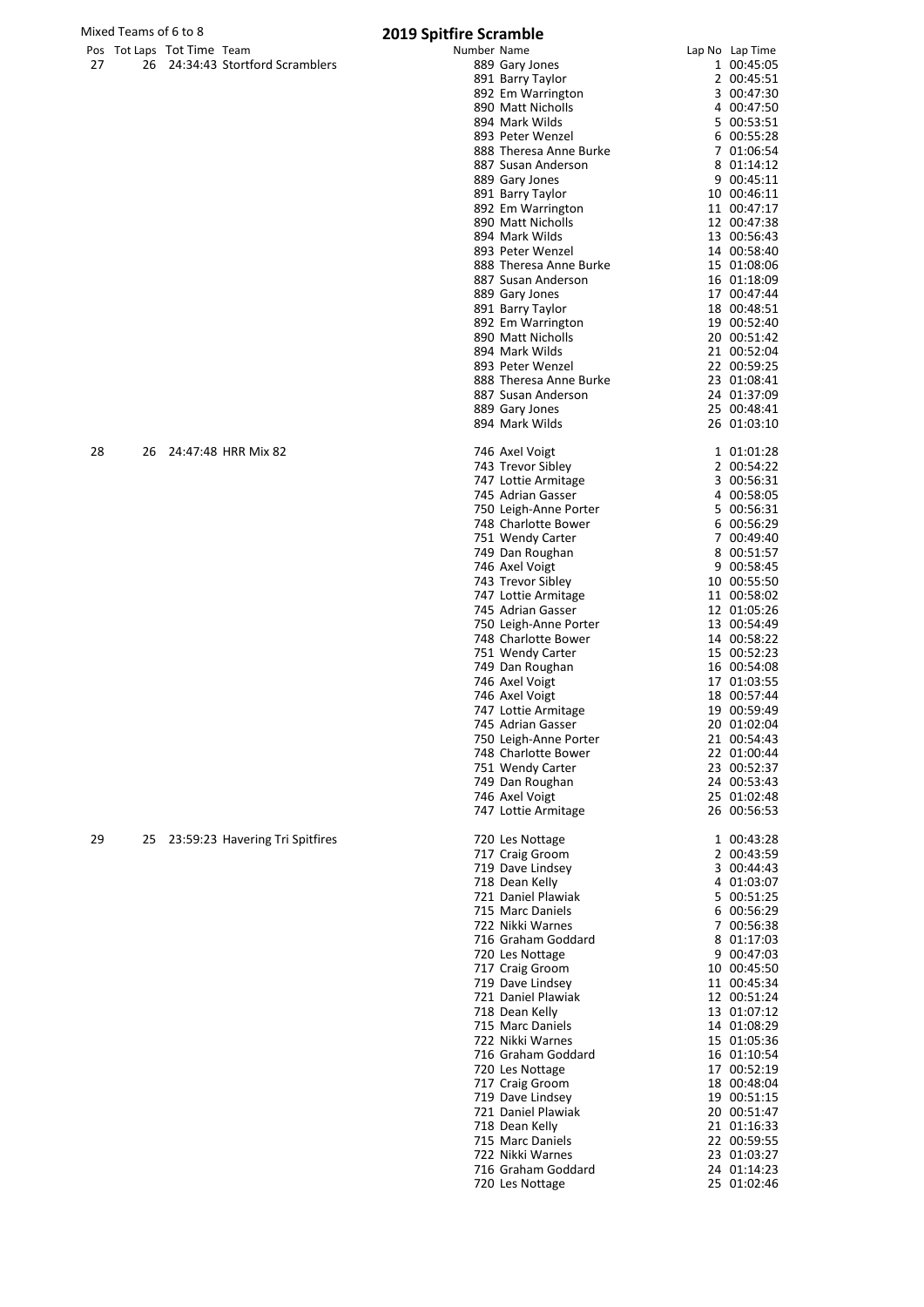|    | Mixed Teams of 6 to 8      |                                         | <b>2019 Spitfire Scramble</b>            |                               |
|----|----------------------------|-----------------------------------------|------------------------------------------|-------------------------------|
| 30 | Pos Tot Laps Tot Time Team | 25 24:26:28 East End Road Runners 1     | Number Name<br>533 Dani Fletcher         | Lap No Lap Time<br>1 00:59:17 |
|    |                            |                                         | 537 Imran Patel<br>535 Richard Dorling   | 2 00:53:23<br>3 00:48:46      |
|    |                            |                                         | 531 Gus Moratorio                        | 4 00:46:23                    |
|    |                            |                                         | 530 George Sceats                        | 5 00:49:34                    |
|    |                            |                                         | 532 Lydia Omodara                        | 6 01:15:55                    |
|    |                            |                                         | 536 Marc Upton                           | 7 00:46:35                    |
|    |                            |                                         | 536 Marc Upton<br>537 Imran Patel        | 8 00:50:06<br>9 00:51:41      |
|    |                            |                                         | 535 Richard Dorling                      | 10 00:46:13                   |
|    |                            |                                         | 536 Marc Upton                           | 11 01:00:26                   |
|    |                            |                                         | 536 Marc Upton                           | 12 01:01:42                   |
|    |                            |                                         | 533 Dani Fletcher<br>530 George Sceats   | 13 01:04:04<br>14 00:51:20    |
|    |                            |                                         | 531 Gus Moratorio                        | 15 00:52:19                   |
|    |                            |                                         | 531 Gus Moratorio                        | 16 00:47:57                   |
|    |                            |                                         | 535 Richard Dorling                      | 17 00:47:15                   |
|    |                            |                                         | 533 Dani Fletcher<br>530 George Sceats   | 18 01:11:17<br>19 00:59:42    |
|    |                            |                                         | 531 Gus Moratorio                        | 20 01:07:35                   |
|    |                            |                                         | 535 Richard Dorling                      | 21 00:50:54                   |
|    |                            |                                         | 530 George Sceats                        | 22 01:26:39                   |
|    |                            |                                         | 537 Imran Patel                          | 23 01:03:34                   |
|    |                            |                                         | 532 Lydia Omodara<br>535 Richard Dorling | 24 01:43:02<br>25 00:50:49    |
| 31 | 25                         | 24:45:54 The Harold Wood Green Groggers | 960 Tony Rawson                          | 1 00:49:54                    |
|    |                            |                                         | 958 Tracy Giddings                       | 2 00:57:20                    |
|    |                            |                                         | 959 Bryn Giddings                        | 3 00:48:45                    |
|    |                            |                                         | 961 Glen Wisbey<br>955 Donna Ball        | 4 00:52:07<br>5 01:08:22      |
|    |                            |                                         | 956 Tony Brooks                          | 6 00:49:48                    |
|    |                            |                                         | 957 Craig Brown                          | 7 00:57:22                    |
|    |                            |                                         | 962 Alan Woodruff                        | 8 00:57:22                    |
|    |                            |                                         | 960 Tony Rawson<br>958 Tracy Giddings    | 9 00:51:09<br>10 01:01:55     |
|    |                            |                                         | 959 Bryn Giddings                        | 11 00:58:21                   |
|    |                            |                                         | 961 Glen Wisbey                          | 12 00:56:26                   |
|    |                            |                                         | 955 Donna Ball                           | 13 01:10:41                   |
|    |                            |                                         | 956 Tony Brooks<br>957 Craig Brown       | 14 00:52:31<br>15 01:04:36    |
|    |                            |                                         | 962 Alan Woodruff                        | 16 00:58:53                   |
|    |                            |                                         | 960 Tony Rawson                          | 17 00:57:37                   |
|    |                            |                                         | 958 Tracy Giddings                       | 18 01:09:28                   |
|    |                            |                                         | 959 Bryn Giddings<br>961 Glen Wisbey     | 19 00:57:17<br>20 00:54:05    |
|    |                            |                                         | 955 Donna Ball                           | 21 01:22:45                   |
|    |                            |                                         | 956 Tony Brooks                          | 22 00:51:14                   |
|    |                            |                                         | 962 Alan Woodruff                        | 23 01:01:37                   |
|    |                            |                                         | 960 Tony Rawson<br>960 Tony Rawson       | 24 01:06:02<br>25 01:10:17    |
| 32 | 25                         | 24:46:07 Another Wing Another Prayer    | 425 Brigid Mallee                        | 1 01:04:05                    |
|    |                            |                                         | 426 Boston Mwense                        | 2 00:55:57                    |
|    |                            |                                         | 423 Craig Adams                          | 3 00:56:36                    |
|    |                            |                                         | 427 Emma Tangye<br>422 Neil Adams        | 4 01:02:41<br>5 00:48:26      |
|    |                            |                                         | 429 Hazel Winston                        | 6 01:00:53                    |
|    |                            |                                         | 428 Jenni White                          | 7 01:00:11                    |
|    |                            |                                         | 424 Richard Cottam                       | 8 00:53:31                    |
|    |                            |                                         | 425 Brigid Mallee<br>422 Neil Adams      | 9 01:00:03<br>10 00:50:25     |
|    |                            |                                         | 423 Craig Adams                          | 11 00:53:56                   |
|    |                            |                                         | 427 Emma Tangye                          | 12 01:03:01                   |
|    |                            |                                         | 429 Hazel Winston                        | 13 01:03:44                   |
|    |                            |                                         | 426 Boston Mwense<br>428 Jenni White     | 14 00:56:28<br>15 01:03:25    |
|    |                            |                                         | 424 Richard Cottam                       | 16 00:58:19                   |
|    |                            |                                         | 425 Brigid Mallee                        | 17 01:05:34                   |
|    |                            |                                         | 422 Neil Adams                           | 18 00:48:43                   |
|    |                            |                                         | 423 Craig Adams<br>427 Emma Tangye       | 19 00:58:18<br>20 01:16:20    |
|    |                            |                                         | 426 Boston Mwense                        | 21 00:55:06                   |
|    |                            |                                         | 429 Hazel Winston                        | 22 01:14:57                   |
|    |                            |                                         | 428 Jenni White                          | 23 01:07:06                   |
|    |                            |                                         | 424 Richard Cottam<br>422 Neil Adams     | 24 00:54:34<br>25 00:53:48    |
|    |                            |                                         |                                          |                               |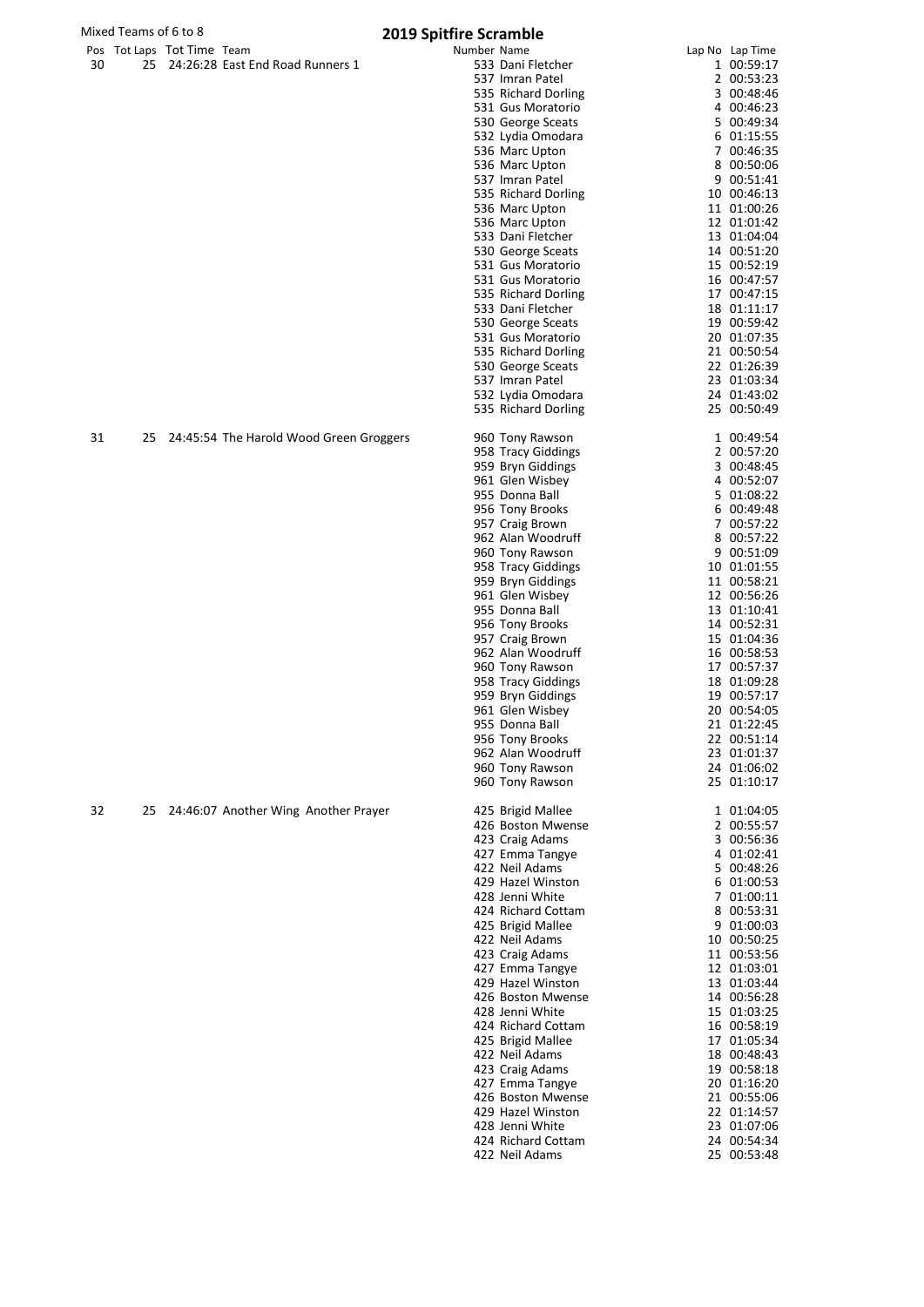|    | Mixed Teams of 6 to 8      |                                     | <b>2019 Spitfire Scramble</b> |                                              |                          |
|----|----------------------------|-------------------------------------|-------------------------------|----------------------------------------------|--------------------------|
|    | Pos Tot Laps Tot Time Team |                                     | Number Name                   |                                              | Lap No Lap Time          |
| 33 |                            | 24 24:00:01 ELR Spitters            |                               | 593 Stuart Barton                            | 1 00:55:35               |
|    |                            |                                     |                               | 592 Abdirahman Mohammad                      | 2 00:51:36               |
|    |                            |                                     |                               | 597 Alex Rutishauser-Perera                  | 3 01:00:10               |
|    |                            |                                     |                               | 592 Abdirahman Mohammad                      | 4 00:59:48               |
|    |                            |                                     |                               | 599 Joanna Wood                              | 5 00:57:25               |
|    |                            |                                     |                               | 598 Steve Swan                               | 6 00:49:41               |
|    |                            |                                     |                               | 596 Sandra Hiller                            | 7 01:01:05<br>8 00:55:00 |
|    |                            |                                     |                               | 594 Suzzanna Bench<br>595 Geoff Bench        | 9 01:04:57               |
|    |                            |                                     |                               | 593 Stuart Barton                            | 10 01:00:06              |
|    |                            |                                     |                               | 597 Alex Rutishauser-Perera                  | 11 01:00:40              |
|    |                            |                                     |                               | 599 Joanna Wood                              | 12 01:05:39              |
|    |                            |                                     |                               | 598 Steve Swan                               | 13 00:57:59              |
|    |                            |                                     |                               | 596 Sandra Hiller                            | 14 01:19:26              |
|    |                            |                                     |                               | 594 Suzzanna Bench                           | 15 00:54:39              |
|    |                            |                                     |                               | 595 Geoff Bench                              | 16 01:07:35              |
|    |                            |                                     |                               | 593 Stuart Barton                            | 17 01:02:47              |
|    |                            |                                     |                               | 597 Alex Rutishauser-Perera                  | 18 01:00:10              |
|    |                            |                                     |                               | 599 Joanna Wood                              | 19 01:08:58              |
|    |                            |                                     |                               | 598 Steve Swan                               | 20 00:48:04              |
|    |                            |                                     |                               | 596 Sandra Hiller                            | 21 01:09:52              |
|    |                            |                                     |                               | 594 Suzzanna Bench                           | 22 00:51:27              |
|    |                            |                                     |                               | 595 Geoff Bench                              | 23 01:09:26              |
|    |                            |                                     |                               | 592 Abdirahman Mohammad                      | 24 00:47:56              |
| 34 |                            | 24 24:12:59 Scrambled Legs on Toes  |                               | 857 Esther Hetterley                         | 1 01:12:30               |
|    |                            |                                     |                               | 858 Francis Murray                           | 2 00:52:20               |
|    |                            |                                     |                               | 861 Laura Sherman                            | 3 01:16:11               |
|    |                            |                                     |                               | 862 Joyce Tan                                | 4 01:06:17               |
|    |                            |                                     |                               | 860 Neil ODonnell                            | 5 00:49:34               |
|    |                            |                                     |                               | 856 Mark Fowler                              | 6 00:40:52               |
|    |                            |                                     |                               | 855 Nikhelesh Chowdhury<br>861 Laura Sherman | 7 00:49:47<br>8 01:17:17 |
|    |                            |                                     |                               | 859 Robert Newton                            | 9 00:42:24               |
|    |                            |                                     |                               | 857 Esther Hetterley                         | 10 01:14:27              |
|    |                            |                                     |                               | 858 Francis Murray                           | 11 00:58:10              |
|    |                            |                                     |                               | 860 Neil ODonnell                            | 12 00:50:23              |
|    |                            |                                     |                               | 856 Mark Fowler                              | 13 00:44:12              |
|    |                            |                                     |                               | 855 Nikhelesh Chowdhury                      | 14 01:01:57              |
|    |                            |                                     |                               | 859 Robert Newton                            | 15 00:50:33              |
|    |                            |                                     |                               | 857 Esther Hetterley                         | 16 01:22:47              |
|    |                            |                                     |                               | 858 Francis Murray                           | 17 00:58:37              |
|    |                            |                                     |                               | 860 Neil ODonnell                            | 18 00:52:20              |
|    |                            |                                     |                               | 862 Joyce Tan                                | 19 01:12:14              |
|    |                            |                                     |                               | 855 Nikhelesh Chowdhury                      | 20 01:04:09              |
|    |                            |                                     |                               | 856 Mark Fowler                              | 21 00:44:57              |
|    |                            |                                     |                               | 861 Laura Sherman                            | 22 01:23:01              |
|    |                            |                                     |                               | 859 Robert Newton                            | 23 00:46:44              |
|    |                            |                                     |                               | 862 Joyce Tan                                | 24 01:21:16              |
| 35 |                            | 24 24:17:39 East End Road Runners 3 |                               | 548 Paul Jackson                             | 1 00:46:41               |
|    |                            |                                     |                               | 551 Andrew Pargeter                          | 2 00:51:45               |
|    |                            |                                     |                               | 552 Han Cherry                               | 3 00:48:35               |
|    |                            |                                     |                               | 547 Vinodini Patel                           | 4 01:12:37               |
|    |                            |                                     |                               | 553 TBC TBC<br>549 Richard Charlwood         | 5 00:49:12               |
|    |                            |                                     |                               | 546 Colin Jenkins                            | 6 00:51:37<br>7 01:01:23 |
|    |                            |                                     |                               | 551 Andrew Pargeter                          | 8 00:50:09               |
|    |                            |                                     |                               | 550 Esther Shifra                            | 9 01:33:54               |
|    |                            |                                     |                               | 548 Paul Jackson                             | 10 00:49:57              |
|    |                            |                                     |                               | 552 Han Cherry                               | 11 00:49:25              |
|    |                            |                                     |                               | 547 Vinodini Patel                           | 12 01:24:53              |
|    |                            |                                     |                               | 553 TBC TBC                                  | 13 00:50:46              |
|    |                            |                                     |                               | 549 Richard Charlwood                        | 14 00:54:07              |
|    |                            |                                     |                               | 551 Andrew Pargeter                          | 15 00:54:36              |
|    |                            |                                     |                               | 547 Vinodini Patel                           | 16 01:38:10              |
|    |                            |                                     |                               | 553 TBC TBC                                  | 17 00:51:17              |
|    |                            |                                     |                               | 550 Esther Shifra                            | 18 01:52:54              |
|    |                            |                                     |                               | 548 Paul Jackson                             | 19 00:50:36              |
|    |                            |                                     |                               | 552 Han Cherry                               | 20 00:52:33              |
|    |                            |                                     |                               | 551 Andrew Pargeter                          | 21 00:54:29              |
|    |                            |                                     |                               | 549 Richard Charlwood                        | 22 00:53:07              |

 TBC TBC 23 00:51:30 Colin Jenkins 24 01:03:26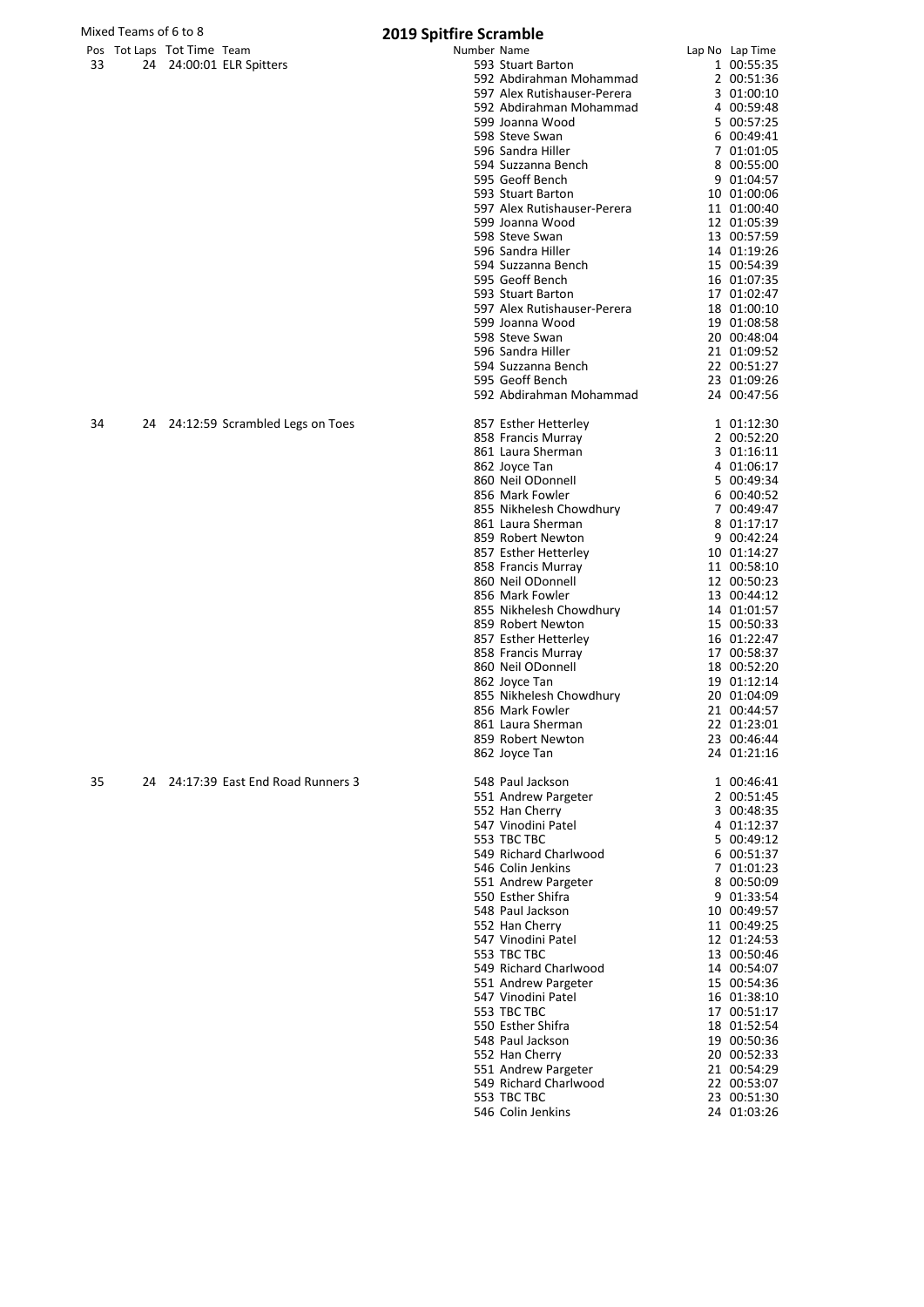|    | Mixed Teams of 6 to 8 |                            |                                    | 2019 Spitfire Scramble |                                         |                            |
|----|-----------------------|----------------------------|------------------------------------|------------------------|-----------------------------------------|----------------------------|
|    |                       | Pos Tot Laps Tot Time Team |                                    | Number Name            |                                         | Lap No Lap Time            |
| 36 |                       |                            | 24 24:39:57 Wing and a Prayer      |                        | 1015 Ron Seddon                         | 1 00:53:05                 |
|    |                       |                            |                                    |                        | 1011 Sandra Dalton                      | 2 00:54:00                 |
|    |                       |                            |                                    |                        | 1017 Susie Warren                       | 3 01:01:41                 |
|    |                       |                            |                                    |                        | 1013 Keith Monaghan                     | 4 01:07:07                 |
|    |                       |                            |                                    |                        | 1012 Pam Howard                         | 5 00:56:19                 |
|    |                       |                            |                                    |                        | 1016 George Smith                       | 6 01:08:41<br>7 00:51:51   |
|    |                       |                            |                                    |                        | 1014 Susan Munns<br>338 Terri Corti     | 8 01:03:46                 |
|    |                       |                            |                                    |                        | 1017 Susie Warren                       | 9 00:59:33                 |
|    |                       |                            |                                    |                        | 1015 Ron Seddon                         | 10 00:52:30                |
|    |                       |                            |                                    |                        | 1011 Sandra Dalton                      | 11 00:55:13                |
|    |                       |                            |                                    |                        | 1013 Keith Monaghan                     | 12 01:11:05                |
|    |                       |                            |                                    |                        | 1012 Pam Howard                         | 13 01:03:47                |
|    |                       |                            |                                    |                        | 1016 George Smith                       | 14 01:10:55                |
|    |                       |                            |                                    |                        | 1014 Susan Munns                        | 15 01:05:48                |
|    |                       |                            |                                    |                        | 338 Terri Corti                         | 16 01:13:13                |
|    |                       |                            |                                    |                        | 1011 Sandra Dalton                      | 17 00:55:24                |
|    |                       |                            |                                    |                        | 1017 Susie Warren                       | 18 01:00:12                |
|    |                       |                            |                                    |                        | 1013 Keith Monaghan                     | 19 01:09:49                |
|    |                       |                            |                                    |                        | 1015 Ron Seddon                         | 20 00:54:50                |
|    |                       |                            |                                    |                        | 1012 Pam Howard                         | 21 00:58:38                |
|    |                       |                            |                                    |                        | 1016 George Smith                       | 22 01:11:15                |
|    |                       |                            |                                    |                        | 1014 Susan Munns                        | 23 00:54:48                |
|    |                       |                            |                                    |                        | 338 Terri Corti                         | 24 01:06:27                |
| 37 | 24                    |                            | 24:48:10 Phoenix Rising Scramblers |                        | 819 Adam Coals                          | 1 00:41:35                 |
|    |                       |                            |                                    |                        | 818 Simon Childs                        | 2 00:53:38                 |
|    |                       |                            |                                    |                        | 822 Sarah Foreman                       | 3 01:03:46                 |
|    |                       |                            |                                    |                        | 825 John Power                          | 4 00:53:18                 |
|    |                       |                            |                                    |                        | 824 Barry Pouteney                      | 5 00:58:56                 |
|    |                       |                            |                                    |                        | 823 Louisa Parsons                      | 6 00:56:52                 |
|    |                       |                            |                                    |                        | 820 Suzanne Easley                      | 7 00:58:05<br>8 01:10:49   |
|    |                       |                            |                                    |                        | 821 Stephen Easley<br>822 Sarah Foreman | 9 01:06:34                 |
|    |                       |                            |                                    |                        | 824 Barry Pouteney                      | 10 01:05:47                |
|    |                       |                            |                                    |                        | 819 Adam Coals                          | 11 00:45:22                |
|    |                       |                            |                                    |                        | 818 Simon Childs                        | 12 01:06:18                |
|    |                       |                            |                                    |                        | 823 Louisa Parsons                      | 13 00:59:48                |
|    |                       |                            |                                    |                        | 825 John Power                          | 14 01:01:32                |
|    |                       |                            |                                    |                        | 820 Suzanne Easley                      | 15 00:59:26                |
|    |                       |                            |                                    |                        | 821 Stephen Easley                      | 16 01:14:02                |
|    |                       |                            |                                    |                        | 819 Adam Coals                          | 17 00:50:17                |
|    |                       |                            |                                    |                        | 818 Simon Childs                        | 18 01:22:40                |
|    |                       |                            |                                    |                        | 823 Louisa Parsons                      | 19 01:04:51                |
|    |                       |                            |                                    |                        | 825 John Power                          | 20 00:58:15                |
|    |                       |                            |                                    |                        | 824 Barry Pouteney                      | 21 01:19:48                |
|    |                       |                            |                                    |                        | 822 Sarah Foreman                       | 22 01:08:37                |
|    |                       |                            |                                    |                        | 820 Suzanne Easley                      | 23 01:05:05                |
|    |                       |                            |                                    |                        | 825 John Power                          | 24 01:02:49                |
| 38 |                       |                            | 24 24:50:13 Takeley Running Group  |                        | 927 Natasha Eagling                     | 1 00:51:33                 |
|    |                       |                            |                                    |                        | 931 Melanie Watson                      | 2 00:58:55                 |
|    |                       |                            |                                    |                        | 932 Phily Watson                        | 3 00:53:38                 |
|    |                       |                            |                                    |                        | 930 Kevin Watson                        | 4 00:54:09                 |
|    |                       |                            |                                    |                        | 929 steven morris                       | 5 00:59:24                 |
|    |                       |                            |                                    |                        | 928 Victoria Mayhew                     | 6 00:59:07                 |
|    |                       |                            |                                    |                        | 933 Helen Wildman                       | 7 00:59:06                 |
|    |                       |                            |                                    |                        | 927 Natasha Eagling                     | 8 00:52:59                 |
|    |                       |                            |                                    |                        | 932 Phily Watson                        | 9 00:53:33                 |
|    |                       |                            |                                    |                        | 930 Kevin Watson                        | 10 00:57:25                |
|    |                       |                            |                                    |                        | 928 Victoria Mayhew                     | 11 00:57:54                |
|    |                       |                            |                                    |                        | 933 Helen Wildman<br>931 Melanie Watson | 12 01:03:45                |
|    |                       |                            |                                    |                        |                                         | 13 01:19:48                |
|    |                       |                            |                                    |                        | 929 steven morris                       | 14 01:09:03                |
|    |                       |                            |                                    |                        | 927 Natasha Eagling                     | 15 00:56:50                |
|    |                       |                            |                                    |                        | 932 Phily Watson<br>930 Kevin Watson    | 16 01:05:22<br>17 00:58:21 |
|    |                       |                            |                                    |                        | 928 Victoria Mayhew                     | 18 01:01:36                |
|    |                       |                            |                                    |                        | 933 Helen Wildman                       | 19 01:03:49                |
|    |                       |                            |                                    |                        |                                         |                            |

19 01:03:49<br>20 01:02:24 929 steven morris 1992 10 1:02:24<br>1931 Melanie Watson 1993 101:02:51 931 Melanie Watson 21 01:02:51 927 Natasha Eagling 22 00:55:45<br>932 Phily Watson 23 01:00:18 932 Phily Watson 23 01:00:18<br>932 Phily Watson 24 01:52:38 932 Phily Watson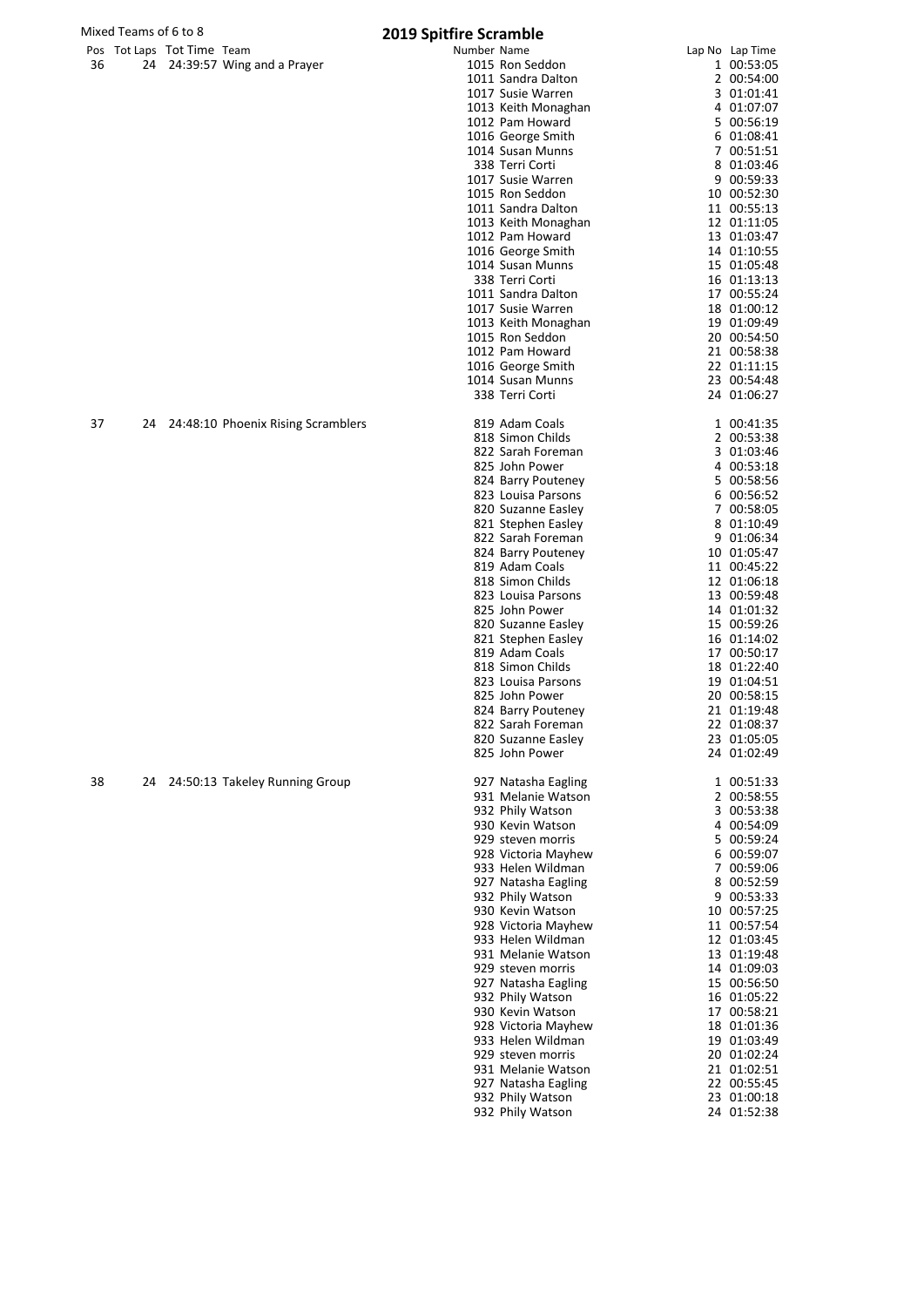|    | Mixed Teams of 6 to 8      |                                       | 2019 Spitfire Scramble |                                         |                            |
|----|----------------------------|---------------------------------------|------------------------|-----------------------------------------|----------------------------|
|    | Pos Tot Laps Tot Time Team |                                       | Number Name            |                                         | Lap No Lap Time            |
| 39 |                            | 23 22:48:27 Takeley Running Group Too |                        | 934 Lubica Beyzade                      | 1 00:52:52                 |
|    |                            |                                       |                        | 938 Mark Kempthorne                     | 2 00:47:54                 |
|    |                            |                                       |                        | 937 James Jackson                       | 3 00:49:08                 |
|    |                            |                                       |                        | 936 Martin Brown                        | 4 00:49:29                 |
|    |                            |                                       |                        | 939 Marali Kempthorne                   | 5 01:13:38                 |
|    |                            |                                       |                        | 940 Josephine Sheffield                 | 6 00:53:40                 |
|    |                            |                                       |                        | 935 Louise Brown<br>934 Lubica Beyzade  | 7 01:32:16<br>8 00:55:57   |
|    |                            |                                       |                        | 938 Mark Kempthorne                     | 9 00:48:05                 |
|    |                            |                                       |                        | 937 James Jackson                       | 10 00:54:01                |
|    |                            |                                       |                        | 936 Martin Brown                        | 11 00:50:44                |
|    |                            |                                       |                        | 939 Marali Kempthorne                   | 12 01:14:25                |
|    |                            |                                       |                        | 934 Lubica Beyzade                      | 13 00:59:06                |
|    |                            |                                       |                        | 938 Mark Kempthorne                     | 14 01:09:05                |
|    |                            |                                       |                        | 937 James Jackson                       | 15 01:01:24                |
|    |                            |                                       |                        | 936 Martin Brown                        | 16 01:00:47                |
|    |                            |                                       |                        | 940 Josephine Sheffield                 | 17 00:58:22                |
|    |                            |                                       |                        | 934 Lubica Beyzade                      | 18 01:01:34                |
|    |                            |                                       |                        | 938 Mark Kempthorne                     | 19 01:03:49                |
|    |                            |                                       |                        | 937 James Jackson                       | 20 01:05:43                |
|    |                            |                                       |                        | 936 Martin Brown                        | 21 00:52:43                |
|    |                            |                                       |                        | 934 Lubica Beyzade                      | 22 01:02:35                |
|    |                            |                                       |                        | 938 Mark Kempthorne                     | 23 00:51:10                |
| 40 |                            | 23 23:53:01 Magnificant Seven         |                        | 791 Phil CAPON                          | 1 01:00:20                 |
|    |                            |                                       |                        | 796 Harry NORTON                        | 2 00:43:55                 |
|    |                            |                                       |                        | 792 Jamie-Lee GLEED                     | 3 01:12:44                 |
|    |                            |                                       |                        | 795 Karin NEVELING                      | 4 01:03:11                 |
|    |                            |                                       |                        | 793 Steve MADELEY                       | 5 00:48:41                 |
|    |                            |                                       |                        | 790 Sarah CAPON                         | 6 01:01:53                 |
|    |                            |                                       |                        | 794 James MADELEY                       | 7 00:47:57                 |
|    |                            |                                       |                        | 791 Phil CAPON                          | 8 01:03:40                 |
|    |                            |                                       |                        | 796 Harry NORTON                        | 9 00:41:48                 |
|    |                            |                                       |                        | 792 Jamie-Lee GLEED                     | 10 01:12:23                |
|    |                            |                                       |                        | 795 Karin NEVELING<br>793 Steve MADELEY | 11 01:04:49<br>12 00:51:44 |
|    |                            |                                       |                        | 790 Sarah CAPON                         | 13 01:04:44                |
|    |                            |                                       |                        | 794 James MADELEY                       | 14 00:54:23                |
|    |                            |                                       |                        | 791 Phil CAPON                          | 15 01:06:07                |
|    |                            |                                       |                        | 796 Harry NORTON                        | 16 00:57:20                |
|    |                            |                                       |                        | 792 Jamie-Lee GLEED                     | 17 01:27:52                |
|    |                            |                                       |                        | 793 Steve MADELEY                       | 18 02:01:18                |
|    |                            |                                       |                        | 790 Sarah CAPON                         | 19 01:04:32                |
|    |                            |                                       |                        | 794 James MADELEY                       | 20 00:54:53                |
|    |                            |                                       |                        | 791 Phil CAPON                          | 21 01:09:18                |
|    |                            |                                       |                        | 796 Harry NORTON                        | 22 00:46:32                |
|    |                            |                                       |                        | 793 Steve MADELEY                       | 23 00:52:57                |
| 41 |                            | 23 23:53:29 Elm Park Bombers 1        |                        | 572 Joe Dear                            | 1 00:46:55                 |
|    |                            |                                       |                        | 573 Luke Sheridan                       | 2 00:41:42                 |
|    |                            |                                       |                        | 576 Mark Brooks                         | 3 00:58:56                 |
|    |                            |                                       |                        | 575 Dave French                         | 4 00:45:52                 |
|    |                            |                                       |                        | 571 Colette Coyle                       | 5 00:59:45                 |
|    |                            |                                       |                        | 570 Lucy Brooks                         | 6 01:06:15                 |
|    |                            |                                       |                        | 572 Joe Dear                            | 7 00:49:47                 |
|    |                            |                                       |                        | 573 Luke Sheridan                       | 8 00:41:43                 |
|    |                            |                                       |                        | 576 Mark Brooks                         | 9 00:59:53                 |
|    |                            |                                       |                        | 575 Dave French<br>571 Colette Coyle    | 10 00:47:27<br>11 00:59:36 |
|    |                            |                                       |                        | 570 Lucy Brooks                         | 12 01:05:13                |
|    |                            |                                       |                        | 572 Joe Dear                            | 13 00:51:23                |
|    |                            |                                       |                        | 573 Luke Sheridan                       | 14 00:41:50                |
|    |                            |                                       |                        | 576 Mark Brooks                         | 15 01:08:54                |
|    |                            |                                       |                        | 575 Dave French                         | 16 00:52:48                |
|    |                            |                                       |                        | 571 Colette Coyle                       | 17 01:04:05                |
|    |                            |                                       |                        | 570 Lucy Brooks                         | 18 01:17:40                |
|    |                            |                                       |                        | 576 Mark Brooks                         | 19 03:55:39                |
|    |                            |                                       |                        | 574 Pat Davis                           | 20 00:51:36                |

 Dave French 21 00:49:42 Luke Sheridan 22 00:41:27 Pat Davis 23 00:55:21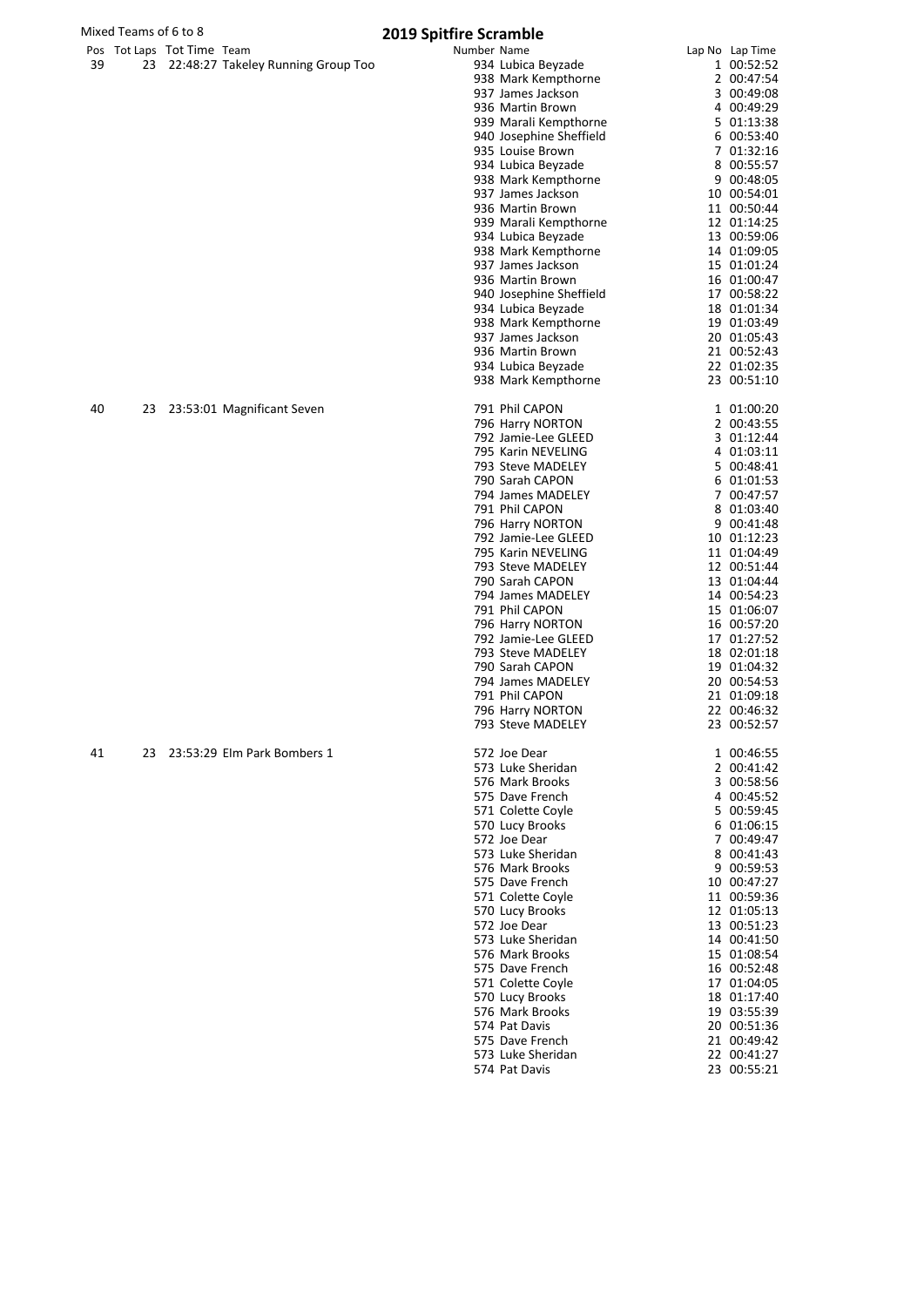|    | Mixed Teams of 6 to 8 |                            |                                 | <b>2019 Spitfire Scramble</b>             |                      |                 |
|----|-----------------------|----------------------------|---------------------------------|-------------------------------------------|----------------------|-----------------|
|    |                       | Pos Tot Laps Tot Time Team |                                 | Number Name                               |                      | Lap No Lap Time |
| 42 |                       |                            | 23 24:01:20 Scrambled Legs      |                                           | 849 Kirsten Hiller   | 1 01:14:18      |
|    |                       |                            |                                 |                                           | 850 Andy Hiller      | 2 00:54:09      |
|    |                       |                            |                                 |                                           | 851 Jason Li         | 3 00:56:36      |
|    |                       |                            |                                 |                                           | 853 Andy Preston     | 4 00:51:56      |
|    |                       |                            |                                 |                                           | 854 Natalie Traylen  | 5 00:50:41      |
|    |                       |                            |                                 |                                           | 852 Russell Lowe     | 6 00:45:02      |
|    |                       |                            |                                 |                                           | 849 Kirsten Hiller   | 7 01:15:02      |
|    |                       |                            |                                 |                                           | 850 Andy Hiller      | 8 00:57:05      |
|    |                       |                            |                                 |                                           | 851 Jason Li         | 9 00:56:40      |
|    |                       |                            |                                 |                                           | 853 Andy Preston     | 10 01:02:24     |
|    |                       |                            |                                 |                                           | 854 Natalie Traylen  | 11 00:58:33     |
|    |                       |                            |                                 |                                           | 852 Russell Lowe     | 12 00:47:59     |
|    |                       |                            |                                 |                                           | 849 Kirsten Hiller   | 13 01:20:35     |
|    |                       |                            |                                 |                                           | 850 Andy Hiller      | 14 01:08:07     |
|    |                       |                            |                                 |                                           | 851 Jason Li         | 15 01:04:59     |
|    |                       |                            |                                 |                                           | 853 Andy Preston     | 16 01:11:25     |
|    |                       |                            |                                 |                                           | 854 Natalie Traylen  | 17 01:03:01     |
|    |                       |                            |                                 |                                           | 852 Russell Lowe     | 18 00:49:31     |
|    |                       |                            |                                 |                                           | 849 Kirsten Hiller   | 19 01:17:46     |
|    |                       |                            |                                 |                                           | 850 Andy Hiller      | 20 01:06:18     |
|    |                       |                            |                                 |                                           | 851 Jason Li         | 21 01:02:33     |
|    |                       |                            |                                 |                                           | 853 Andy Preston     | 22 01:10:02     |
|    |                       |                            |                                 |                                           | 854 Natalie Traylen  | 23 01:16:38     |
|    |                       |                            |                                 |                                           |                      |                 |
| 43 | 23                    |                            |                                 | 24:27:49 Too Slow to Win Too Dumb to Quit | 983 Camille Whitcher | 1 01:02:29      |
|    |                       |                            |                                 |                                           | 978 Leila Felix      | 2 00:48:24      |
|    |                       |                            |                                 |                                           | 979 Melanie Green    | 3 00:57:53      |
|    |                       |                            |                                 |                                           | 981 Daniel Ridley    | 4 00:50:56      |
|    |                       |                            |                                 |                                           | 980 Bruce Knowles    | 5 00:51:58      |
|    |                       |                            |                                 |                                           | 976 Becky Cameron    | 6 01:20:57      |
|    |                       |                            |                                 |                                           | 982 Britta Schmidt   | 7 00:59:08      |
|    |                       |                            |                                 |                                           | 977 Andrew Cameron   | 8 00:54:02      |
|    |                       |                            |                                 |                                           | 983 Camille Whitcher | 9 00:56:24      |
|    |                       |                            |                                 |                                           | 978 Leila Felix      | 10 00:48:10     |
|    |                       |                            |                                 |                                           | 979 Melanie Green    | 11 01:02:51     |
|    |                       |                            |                                 |                                           | 979 Melanie Green    | 12 01:03:21     |
|    |                       |                            |                                 |                                           | 980 Bruce Knowles    | 13 00:58:19     |
|    |                       |                            |                                 |                                           | 980 Bruce Knowles    | 14 01:13:54     |
|    |                       |                            |                                 |                                           | 978 Leila Felix      | 15 00:59:38     |
|    |                       |                            |                                 |                                           | 978 Leila Felix      | 16 01:24:26     |
|    |                       |                            |                                 |                                           | 978 Leila Felix      | 17 01:02:26     |
|    |                       |                            |                                 |                                           | 977 Andrew Cameron   | 18 01:01:02     |
|    |                       |                            |                                 |                                           | 983 Camille Whitcher | 19 01:10:17     |
|    |                       |                            |                                 |                                           | 978 Leila Felix      | 20 01:38:13     |
|    |                       |                            |                                 |                                           | 982 Britta Schmidt   | 21 01:04:51     |
|    |                       |                            |                                 |                                           | 981 Daniel Ridley    | 22 01:19:02     |
|    |                       |                            |                                 |                                           | 979 Melanie Green    | 23 00:59:08     |
|    |                       |                            |                                 |                                           |                      |                 |
| 44 |                       |                            | 22 24:04:14 Hot Shot Scramblers |                                           | 730 Dean Bates       | 1 00:49:03      |
|    |                       |                            |                                 |                                           | 734 Denis Mole       | 2 00:55:44      |
|    |                       |                            |                                 |                                           | 735 Joaquin Polo     | 3 00:49:22      |
|    |                       |                            |                                 |                                           | 731 Brian Cross      | 4 01:06:56      |
|    |                       |                            |                                 |                                           | 732 Caroline Cross   | 5 01:03:45      |
|    |                       |                            |                                 |                                           | 733 Danielle Last    | 6 00:59:44      |
|    |                       |                            |                                 |                                           | 730 Dean Bates       | 7 00:49:53      |
|    |                       |                            |                                 |                                           | 734 Denis Mole       | 8 00:54:48      |
|    |                       |                            |                                 |                                           | 735 Joaquin Polo     | 9 00:51:55      |
|    |                       |                            |                                 |                                           | 731 Brian Cross      | 10 01:07:09     |
|    |                       |                            |                                 |                                           | 732 Caroline Cross   | 11 01:33:56     |
|    |                       |                            |                                 |                                           | 730 Dean Bates       | 12 00:51:49     |
|    |                       |                            |                                 |                                           | 734 Denis Mole       | 13 01:03:01     |
|    |                       |                            |                                 |                                           | 735 Joaquin Polo     | 14 01:02:35     |
|    |                       |                            |                                 |                                           | 735 Joaquin Polo     | 15 01:02:05     |
|    |                       |                            |                                 |                                           | 730 Dean Bates       | 16 02:15:12     |
|    |                       |                            |                                 |                                           | 734 Denis Mole       | 17 01:17:12     |
|    |                       |                            |                                 |                                           | 731 Brian Cross      | 18 01:24:00     |
|    |                       |                            |                                 |                                           | 735 Joaquin Polo     | 19 00:55:29     |
|    |                       |                            |                                 |                                           | 732 Caroline Cross   | 20 01:07:16     |
|    |                       |                            |                                 |                                           | 730 Dean Bates       | 21 00:53:42     |
|    |                       |                            |                                 |                                           | 734 Denis Mole       | 22 01:09:38     |
|    |                       |                            |                                 |                                           |                      |                 |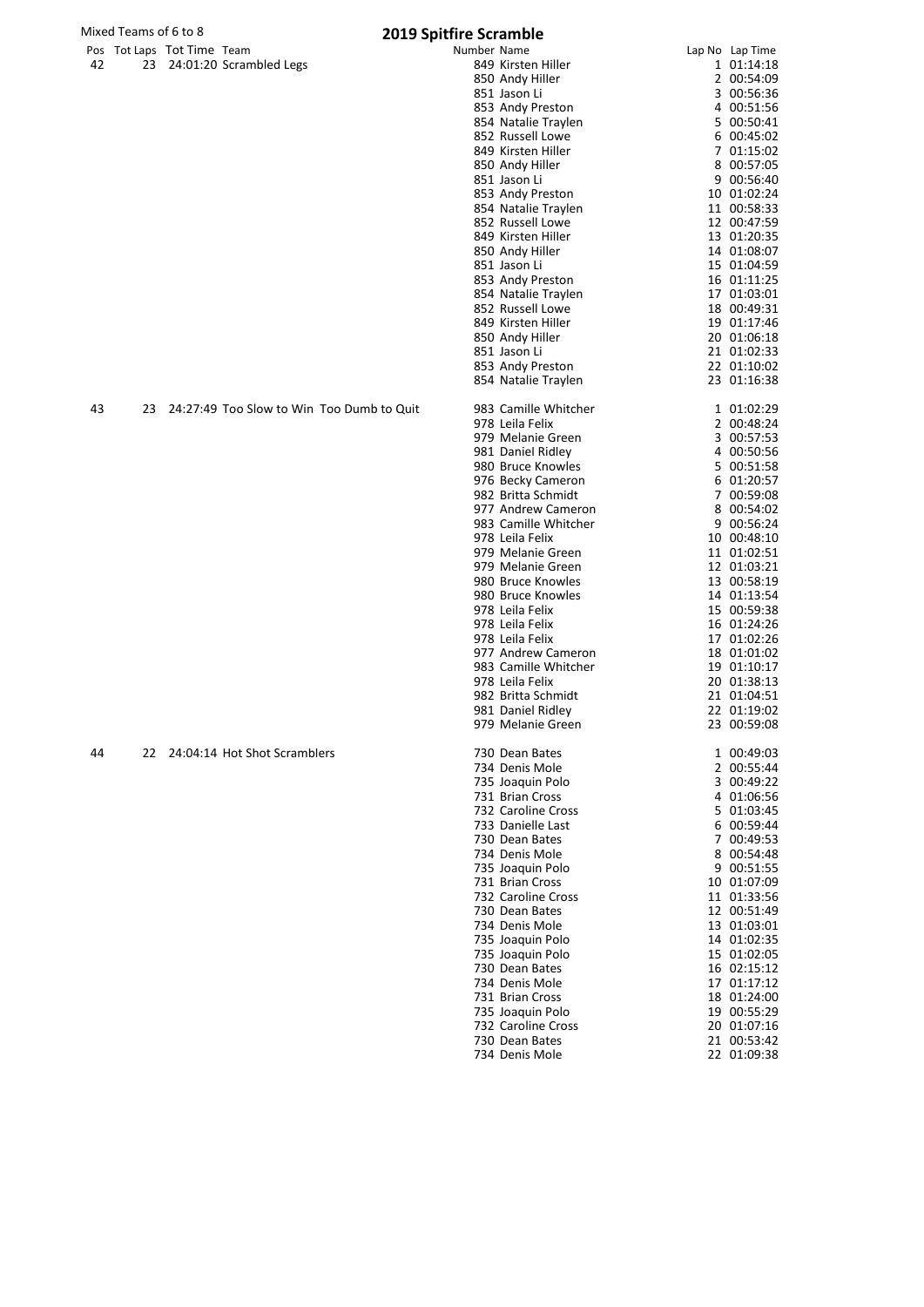| Mixed Teams of 6 to 8 |                            |  |                               | <b>2019 Spitfire Scramble</b> |                                           |                            |
|-----------------------|----------------------------|--|-------------------------------|-------------------------------|-------------------------------------------|----------------------------|
|                       | Pos Tot Laps Tot Time Team |  |                               | Number Name                   |                                           | Lap No Lap Time            |
| 45                    |                            |  | 22 24:39:38 Gs Squadron       |                               | 683 Sarah Jepson-Jones                    | 1 01:14:19                 |
|                       |                            |  |                               |                               | 680 Simon Jepson-Jones                    | 2 01:09:17                 |
|                       |                            |  |                               |                               | 681 Su Crighton                           | 3 01:03:37                 |
|                       |                            |  |                               |                               | 684 Tim Wesr                              | 4 00:50:38                 |
|                       |                            |  |                               |                               | 682 David Hallwood                        | 5 01:02:36                 |
|                       |                            |  |                               |                               | 679 Nicole Brigandi                       | 6 00:55:38                 |
|                       |                            |  |                               |                               | 678 Sally Bailey                          | 7 01:21:36                 |
|                       |                            |  |                               |                               | 683 Sarah Jepson-Jones                    | 8 01:17:43                 |
|                       |                            |  |                               |                               | 680 Simon Jepson-Jones                    | 9 01:10:59                 |
|                       |                            |  |                               |                               | 681 Su Crighton                           | 10 01:09:00                |
|                       |                            |  |                               |                               | 684 Tim Wesr                              | 11 00:52:44                |
|                       |                            |  |                               |                               | 682 David Hallwood                        | 12 00:52:31                |
|                       |                            |  |                               |                               | 679 Nicole Brigandi                       | 13 00:58:11                |
|                       |                            |  |                               |                               | 678 Sally Bailey                          | 14 01:01:18                |
|                       |                            |  |                               |                               | 683 Sarah Jepson-Jones                    | 15 01:34:01                |
|                       |                            |  |                               |                               | 680 Simon Jepson-Jones                    | 16 01:17:35                |
|                       |                            |  |                               |                               | 681 Su Crighton                           | 17 01:24:36                |
|                       |                            |  |                               |                               | 684 Tim Wesr                              | 18 00:52:45                |
|                       |                            |  |                               |                               | 682 David Hallwood<br>679 Nicole Brigandi | 19 00:52:30                |
|                       |                            |  |                               |                               |                                           | 20 00:59:28<br>21 00:54:21 |
|                       |                            |  |                               |                               | 684 Tim Wesr<br>681 Su Crighton           | 22 01:44:15                |
|                       |                            |  |                               |                               |                                           |                            |
| 46                    |                            |  | 21 22:38:59 Stopsley Striders |                               | 880 Alma Botes                            | 1 01:05:44                 |
|                       |                            |  |                               |                               | 881 Kim Caddy                             | 2 00:55:08                 |
|                       |                            |  |                               |                               | 884 Kate Neale                            | 3 01:03:10                 |
|                       |                            |  |                               |                               | 885 Lena Patel                            | 4 01:01:51                 |
|                       |                            |  |                               |                               | 886 Chris Caddy                           | 5 00:45:12                 |
|                       |                            |  |                               |                               | 882 Carly Eaves                           | 6 01:02:33                 |
|                       |                            |  |                               |                               | 879 Andy Bailey                           | 7 00:54:59                 |
|                       |                            |  |                               |                               | 880 Alma Botes                            | 8 01:33:31                 |
|                       |                            |  |                               |                               | 881 Kim Caddy                             | 9 00:55:29                 |
|                       |                            |  |                               |                               | 884 Kate Neale                            | 10 01:17:29                |
|                       |                            |  |                               |                               | 883 Zena Ellis                            | 11 01:39:04                |
|                       |                            |  |                               |                               | 886 Chris Caddy                           | 12 00:49:39                |
|                       |                            |  |                               |                               | 886 Chris Caddy                           | 13 00:50:36                |
|                       |                            |  |                               |                               | 882 Carly Eaves                           | 14 01:18:24                |
|                       |                            |  |                               |                               | 879 Andy Bailey                           | 15 01:00:20                |
|                       |                            |  |                               |                               | 880 Alma Botes                            | 16 01:07:08                |
|                       |                            |  |                               |                               | 884 Kate Neale                            | 17 01:16:06                |
|                       |                            |  |                               |                               | 881 Kim Caddy                             | 18 00:57:27                |
|                       |                            |  |                               |                               | 883 Zena Ellis                            | 19 01:10:28                |
|                       |                            |  |                               |                               | 886 Chris Caddy                           | 20 00:45:40                |
|                       |                            |  |                               |                               | 882 Carly Eaves                           | 21 01:09:01                |
| 47                    |                            |  | 21 24:03:38 Team Runr         |                               | 331 Craig Winter                          | 1 00:50:04                 |
|                       |                            |  |                               |                               | 334 Amy Teague                            | 2 01:27:21                 |
|                       |                            |  |                               |                               | 335 James Priddy                          | 3 00:50:11                 |
|                       |                            |  |                               |                               | 332 Laura Winter                          | 4 00:57:17                 |
|                       |                            |  |                               |                               | 336 Kelly Priddy                          | 5 01:08:13                 |
|                       |                            |  |                               |                               | 333 Matt Teague                           | 6 00:46:22                 |
|                       |                            |  |                               |                               | 331 CraigA Winter                         | 7 00:48:53                 |
|                       |                            |  |                               |                               | 335 James Priddy                          | 8 00:50:27                 |
|                       |                            |  |                               |                               | 332 Laura Winter                          | 9 01:01:37                 |
|                       |                            |  |                               |                               | 333 Matt Teague                           | 10 00:50:49                |
|                       |                            |  |                               |                               | 331 CraigA Winter                         | 11 00:52:45                |
|                       |                            |  |                               |                               | 331 CraigA Winter                         | 12 00:59:21                |
|                       |                            |  |                               |                               | 331 CraigA Winter                         | 13 01:12:07                |
|                       |                            |  |                               |                               | 333 Matt Teague                           | 14 00:57:45                |
|                       |                            |  |                               |                               | 333 Matt Teague                           | 15 01:16:16                |
|                       |                            |  |                               |                               | 335 James Priddy                          | 16 01:12:38                |
|                       |                            |  |                               |                               | 336 Kelly Priddy                          | 17 01:47:04                |
|                       |                            |  |                               |                               | 332 Laura Winter                          | 18 01:16:53                |
|                       |                            |  |                               |                               | 333 Matt Teague                           | 19 02:42:22                |
|                       |                            |  |                               |                               | 332 Laura Winter                          | 20 01:19:14                |
|                       |                            |  |                               |                               | 331 CraigÄ Winter                         | 21 00:55:59                |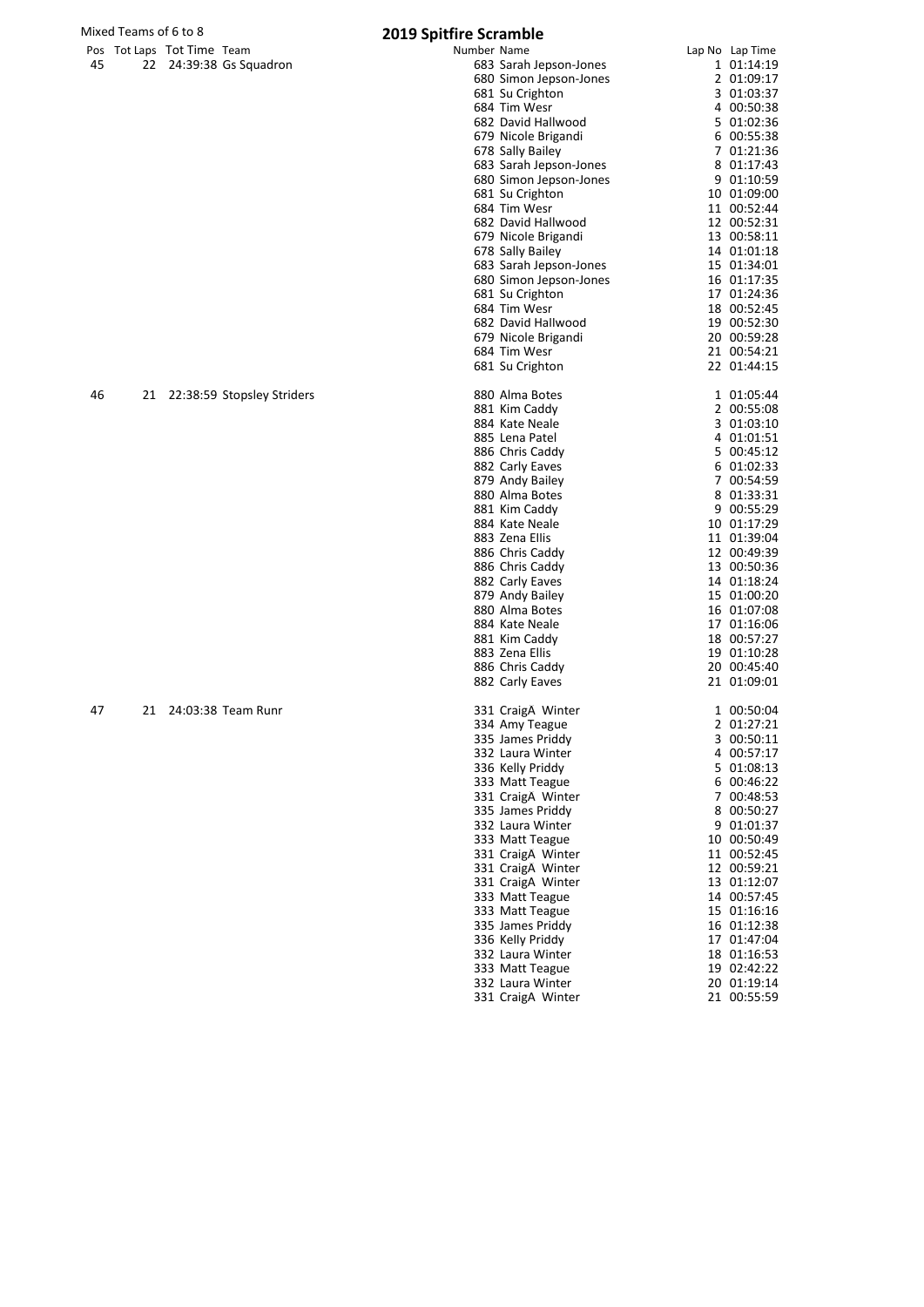|    | Mixed Teams of 6 to 8 |                            |                                   | <b>2019 Spitfire Scramble</b>                                                                                                                                                                                                                                                                                                                                                                                                                                  |                                                                                                                                                                                                                                                                                                                    |  |  |
|----|-----------------------|----------------------------|-----------------------------------|----------------------------------------------------------------------------------------------------------------------------------------------------------------------------------------------------------------------------------------------------------------------------------------------------------------------------------------------------------------------------------------------------------------------------------------------------------------|--------------------------------------------------------------------------------------------------------------------------------------------------------------------------------------------------------------------------------------------------------------------------------------------------------------------|--|--|
| 48 |                       | Pos Tot Laps Tot Time Team | 20 23:30:38 The Team With No Name | Number Name<br>947 Alan Walker<br>944 Rebecca Jeffcott<br>943 Rupert Flowerdew<br>946 Amanda Strawson<br>942 Ryan DSouza<br>945 Natasha Prayag<br>941 Adam Coates<br>947 Alan Walker<br>943 Rupert Flowerdew<br>941 Adam Coates<br>941 Adam Coates<br>941 Adam Coates<br>943 Rupert Flowerdew<br>943 Rupert Flowerdew<br>943 Rupert Flowerdew<br>943 Rupert Flowerdew<br>945 Natasha Prayag<br>941 Adam Coates<br>943 Rupert Flowerdew<br>943 Rupert Flowerdew | Lap No Lap Time<br>1 00:58:15<br>2 00:54:12<br>3 00:47:24<br>4 00:57:02<br>5 01:02:42<br>6 01:11:49<br>7 00:44:10<br>8 01:01:34<br>9 00:45:52<br>10 00:50:54<br>11 03:23:14<br>12 00:53:47<br>13 01:44:59<br>14 00:57:01<br>15 00:53:10<br>16 00:52:46<br>17 02:25:16<br>18 01:17:36<br>19 00:53:58<br>20 00:54:57 |  |  |
| 49 | 20                    |                            | 23:40:22 Scrambled H90J Legs 2019 | 848 Andi Wright<br>845 Brian Parish<br>844 Debbie Jones<br>847 CHRIS THOMAS<br>842 Maria Brill<br>843 Suzanne Green<br>846 Steve Sheekey<br>848 Andi Wright<br>845 Brian Parish<br>844 Debbie Jones<br>847 CHRIS THOMAS<br>841 Stuart Allen<br>841 Stuart Allen<br>844 Debbie Jones<br>842 Maria Brill<br>843 Suzanne Green<br>841 Stuart Allen<br>848 Andi Wright<br>846 Steve Sheekey<br><b>847 CHRIS THOMAS</b>                                             | 1 01:10:00<br>2 01:02:27<br>3 01:06:22<br>4 00:59:18<br>5 01:16:12<br>6 01:04:00<br>7 00:53:56<br>8 01:11:34<br>9 01:08:57<br>10 01:09:33<br>11 01:02:14<br>12 00:56:47<br>13 01:00:09<br>14 01:31:04<br>15 01:17:04<br>16 01:19:11<br>17 00:58:18<br>18 01:59:29<br>19 00:56:23<br>20 01:37:24                    |  |  |
| 50 | 19                    |                            | 24:20:42 Wimpole Runners          | 1002 Claire Herbert<br>999 James Bolm<br>1004 Paul Bairstow<br>1001 Charlotte Dyer<br>999 James Bolm<br>999 James Bolm<br>1002 Claire Herbert<br>1003 Isobel Rawlinson<br>1004 Paul Bairstow<br>1001 Charlotte Dyer<br>1003 Isobel Rawlinson<br>1000 Nicki Cartwright<br>1002 Claire Herbert<br>999 James Bolm<br>1004 Paul Bairstow<br>1002 Claire Herbert<br>1001 Charlotte Dyer<br>1004 Paul Bairstow<br>999 James Bolm                                     | 1 01:03:00<br>2 00:47:15<br>3 00:55:35<br>4 01:05:59<br>5 00:52:49<br>6 01:03:08<br>7 01:00:26<br>8 00:58:39<br>9 00:55:24<br>10 01:06:14<br>11 01:09:16<br>12 00:59:23<br>13 01:01:36<br>14 00:55:59<br>15 04:28:50<br>16 02:43:35<br>17 01:17:53<br>18 00:58:27<br>19 00:57:14                                   |  |  |
| 51 | 19                    |                            | 25:17:51 Mile End Parkrunners     | 809 Tracey Taylor<br>805 Fiona Cobb<br>807 Andy Sawyer<br>804 Michael Clelland<br>810 Claire Tuffin<br>808 Christine Sawyer<br>806 Hassan Noshib<br>809 Tracey Taylor<br>807 Andy Sawyer<br>810 Claire Tuffin<br>807 Andy Sawyer<br>807 Andy Sawyer<br>809 Tracey Taylor<br>806 Hassan Noshib<br>809 Tracey Taylor<br>811 Chris Brammer<br>811 Chris Brammer<br>810 Claire Tuffin<br>807 Andy Sawyer                                                           | 1 00:49:37<br>2 00:59:07<br>3 01:14:44<br>4 00:47:30<br>5 00:58:00<br>6 01:33:28<br>7 00:58:34<br>8 01:01:14<br>9 02:06:55<br>10 01:08:24<br>11 01:27:59<br>12 01:31:49<br>13 01:03:45<br>14 04:49:09<br>15 00:59:33<br>16 00:44:35<br>17 00:44:51<br>18 00:58:16<br>19 01:20:21                                   |  |  |

807 Andy Sawyer